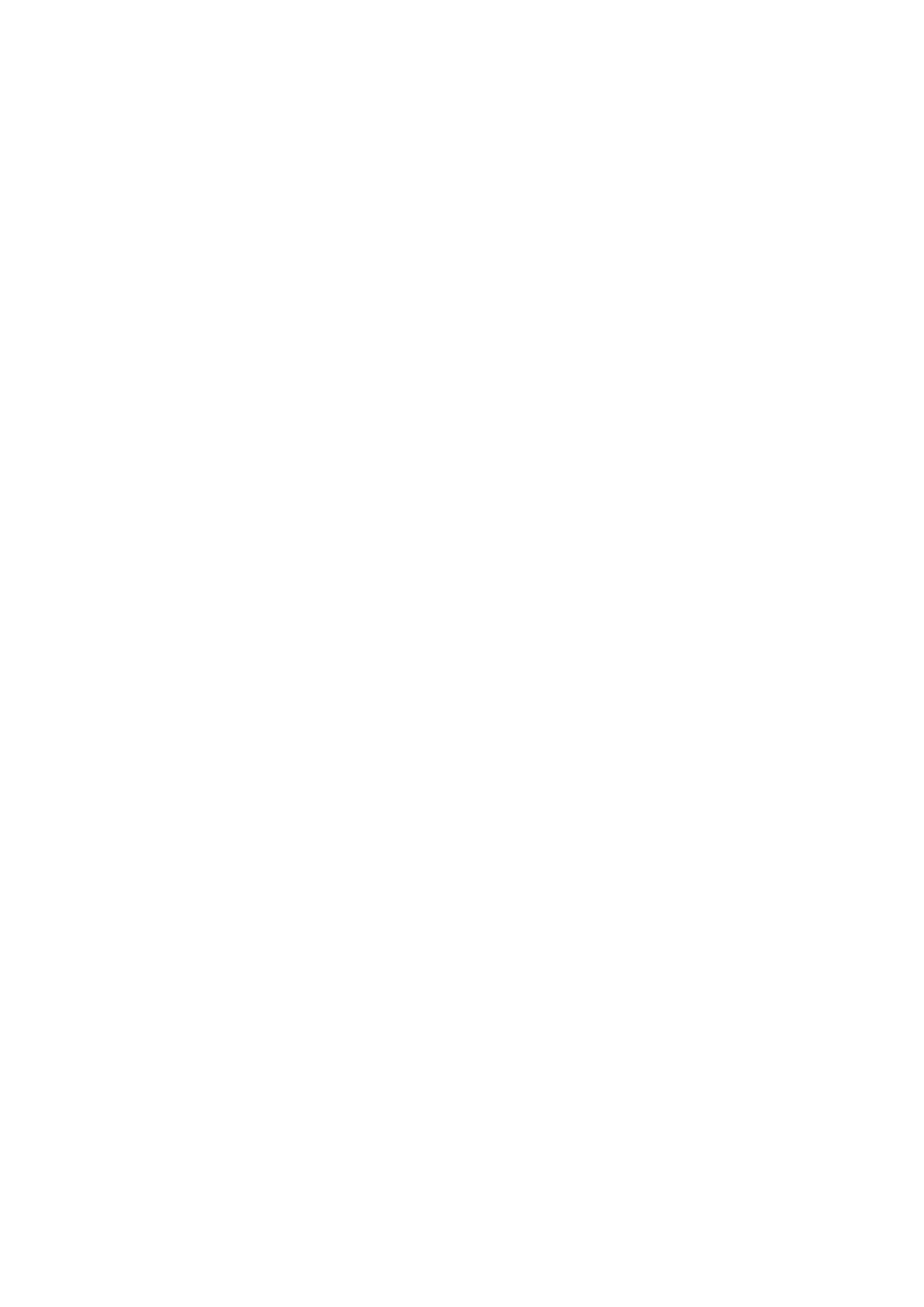# **Copyright notice**

This EAC document is copyright-protected by EAC. While the reproduction of this document by participants in the EAC standards development process is permitted without prior permission from EAC, neither this document nor any extract from it may be reproduced, stored or transmitted in any form for any other purpose without prior written permission from EAC.

Requests for permission to reproduce this document for the purpose of selling it should be addressed as shown below or to EAC's member body in the country of the requester:

*© East African Community 2022 — All rights reserved East African Community P.O. Box 1096, Arusha Tanzania Tel: + 255 27 2162100 Fax: + 255 27 2162190 E-mail: eac@eachq.org Web: www.eac-quality.net*

Reproduction for sales purposes may be subject to royalty payments or a licensing agreement. Violators may be prosecuted.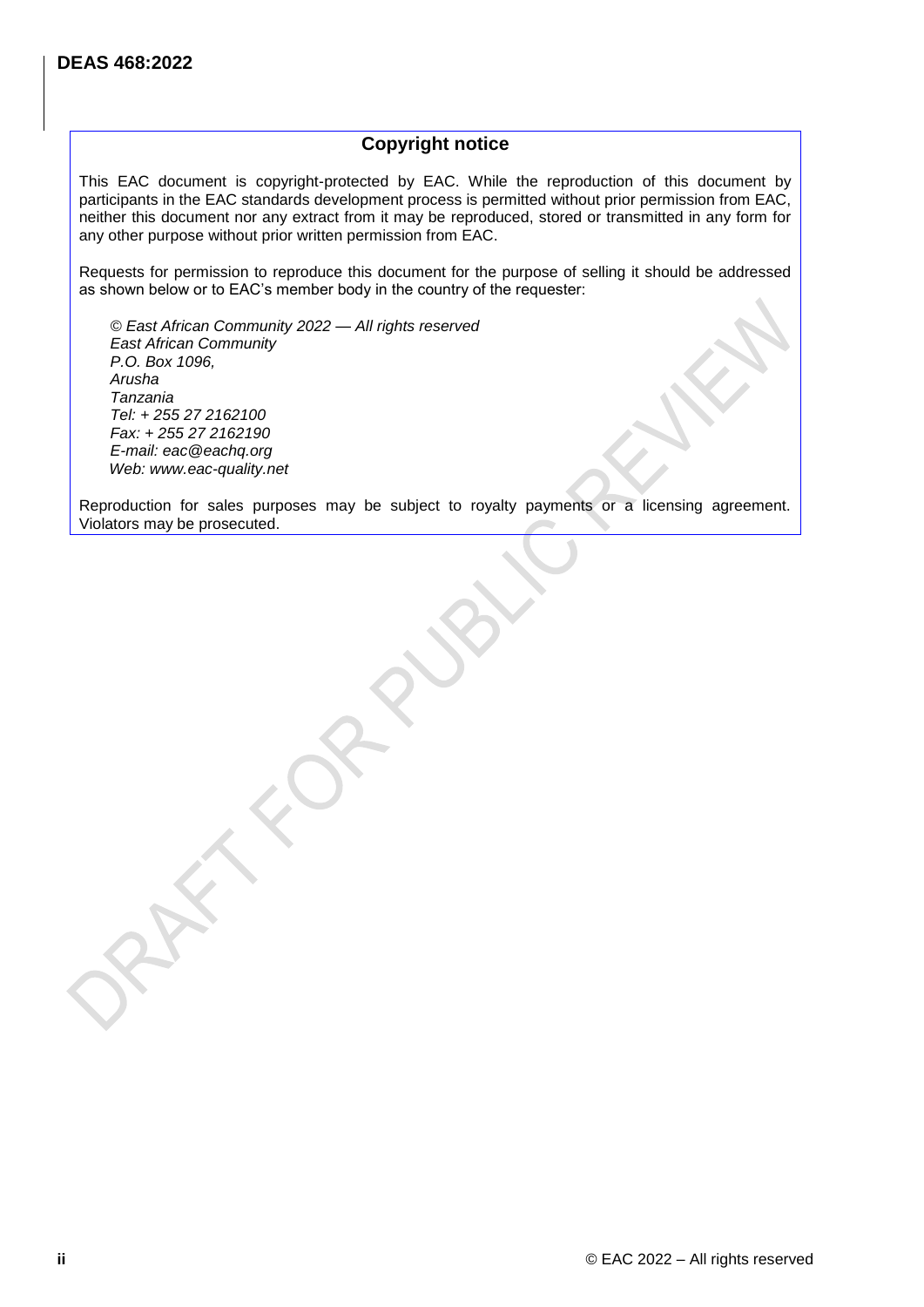# **Contents**

| 1                                  |                                                                                 |  |
|------------------------------------|---------------------------------------------------------------------------------|--|
| $\mathbf 2$                        |                                                                                 |  |
| 3                                  |                                                                                 |  |
| 4                                  |                                                                                 |  |
| 5<br>5.1<br>5.2                    |                                                                                 |  |
| 6                                  |                                                                                 |  |
| 7                                  |                                                                                 |  |
| 8                                  |                                                                                 |  |
| 9                                  |                                                                                 |  |
| 10<br>10.1<br>10.2<br>10.3         |                                                                                 |  |
| 11<br>11.1<br>11.2<br>11.3         |                                                                                 |  |
| 12                                 |                                                                                 |  |
| 13<br>13.1<br>13.2<br>13.2.1       |                                                                                 |  |
| 13.2.2                             |                                                                                 |  |
| 13.3<br>13.3.1<br>13.3.2<br>13.3.3 |                                                                                 |  |
| 13.3.4                             |                                                                                 |  |
| 13.4                               |                                                                                 |  |
| 14                                 |                                                                                 |  |
| 15<br>15.1<br>15.2                 |                                                                                 |  |
| 16                                 |                                                                                 |  |
|                                    | Annex A (informative) Examples of indications for types of sheets and coils1849 |  |
|                                    |                                                                                 |  |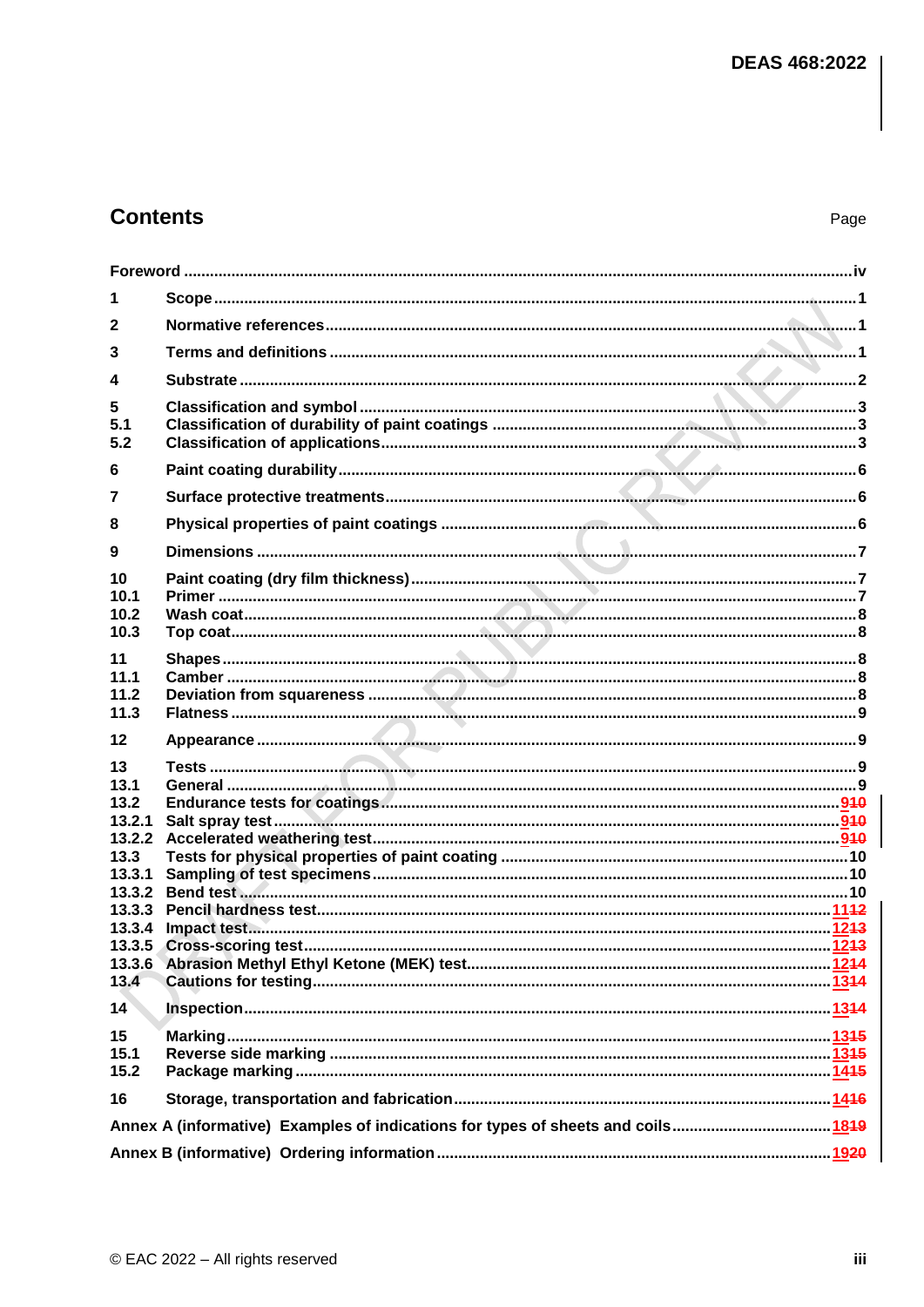# <span id="page-4-0"></span>**Foreword**

Development of the East African Standards has been necessitated by the need for harmonizing requirements governing quality of products and services in the East African Community. It is envisaged that through harmonized standardization, trade barriers that are encountered when goods and services are exchanged within the Community will be removed.

The Community has established an East African Standards Committee (EASC) mandated to develop and issue East African Standards (EAS). The Committee is composed of representatives of the National Standards Bodies in Partner States, together with the representatives from the public and private sector organizations in the community.

East African Standards are developed through Technical Committees that are representative of key stakeholders including government, academia, consumer groups, private sector and other interested parties. Draft East African Standards are circulated to stakeholders through the National Standards Bodies in the Partner States. The comments received are discussed and incorporated before finalization of standards, in accordance with the Principles and procedures for development of East African Standards.

East African Standards are subject to review, to keep pace with technological advances. Users of the East African Standards are therefore expected to ensure that they always have the latest versions of the standards they are implementing.

The committee responsible for this document is Technical Committee EASC/TC 35, *Steel and steel products.*

This third edition cancels and replaces the second edition (EAS 468: 2013), which has been technically revised.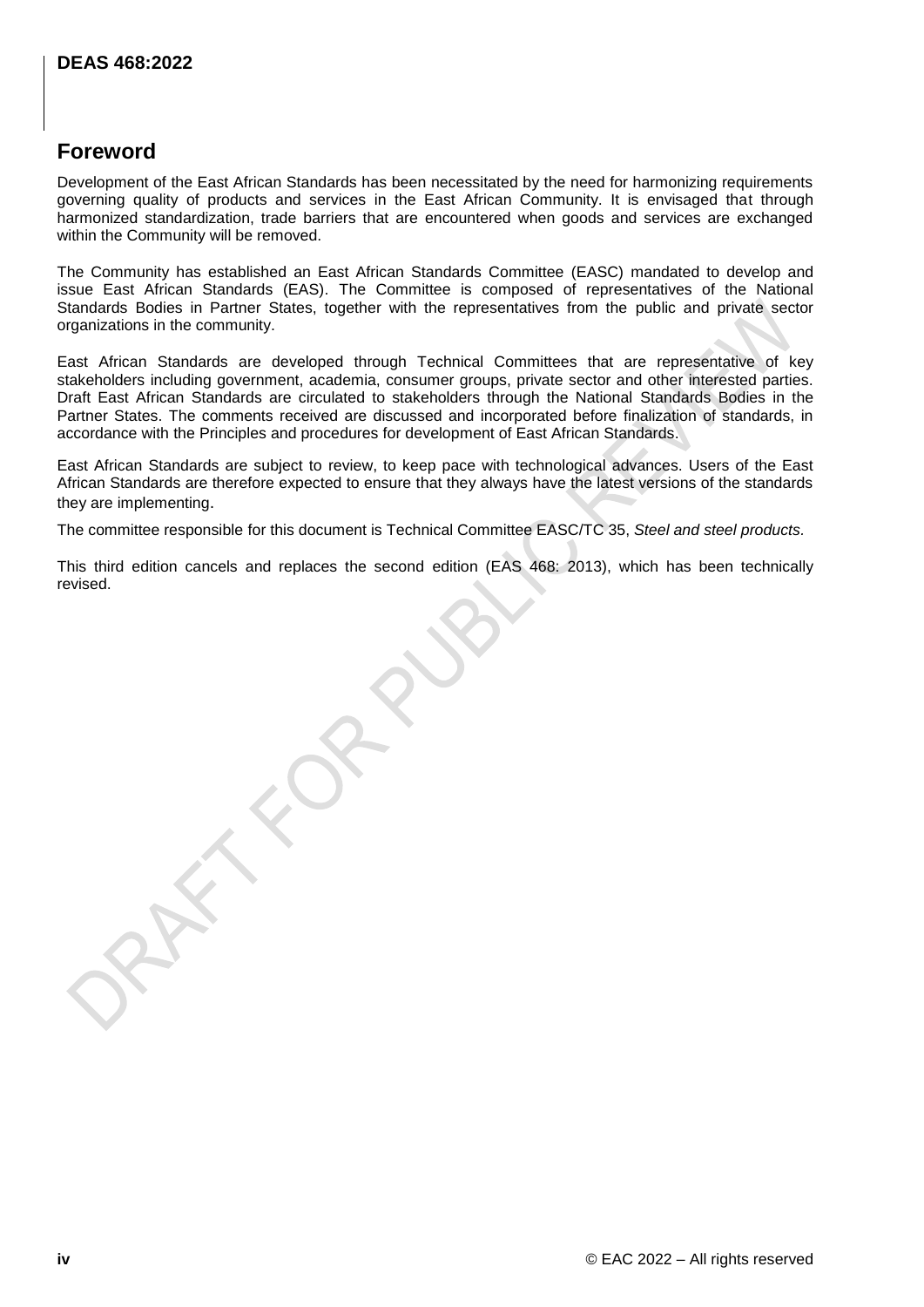# **Pre-painted metal coated steel sheets and coils — Specification**

# <span id="page-5-0"></span>**1 Scope**

This East African Standard specifies requirements, sampling and test methods for pre-painted metal coated steel sheets and coils.

# <span id="page-5-1"></span>**2 Normative references**

The following documents are referred to in the text in such a way that some or all of their content constitutes requirements of this document. For dated references, only the edition cited applies. For undated references, the latest edition of the referenced document (including any amendments) applies.

EAS 11, Hot-dip *galvanized plain and corrugated steel sheets — Specification*

EAS 410, *Hot-dip aluminium-zinc coated plain and corrugated steel sheets — Specification*

ISO 15184, *Paints and varnishes — Determination of film hardness by pencil test*

ISO 15110, *Paints and varnishes — Artificial weathering including acidic deposition*

# <span id="page-5-2"></span>**3 Terms and definitions**

For the purposes of this document, the following terms and definitions apply.

ISO and IEC maintain terminological databases for use in standardization at the following addresses:

— ISO Online browsing platform: available at<http://www.iso.org/obp>

#### **3.1**

#### **top (face) side**

side of the pre-painted sheet, which is exposed to weathering

#### **3.2**

#### **bottom (reverse) side**

side of pre-painted sheet opposite the exposed weathering side

# **3.3**

**coating** 

layer of material applied to a metal surface to provide protection

# **3.4**

#### **paint**

liquid or powder containing pigments, which, when applied to a substrate, forms a film having protective, decorative or specific technical properties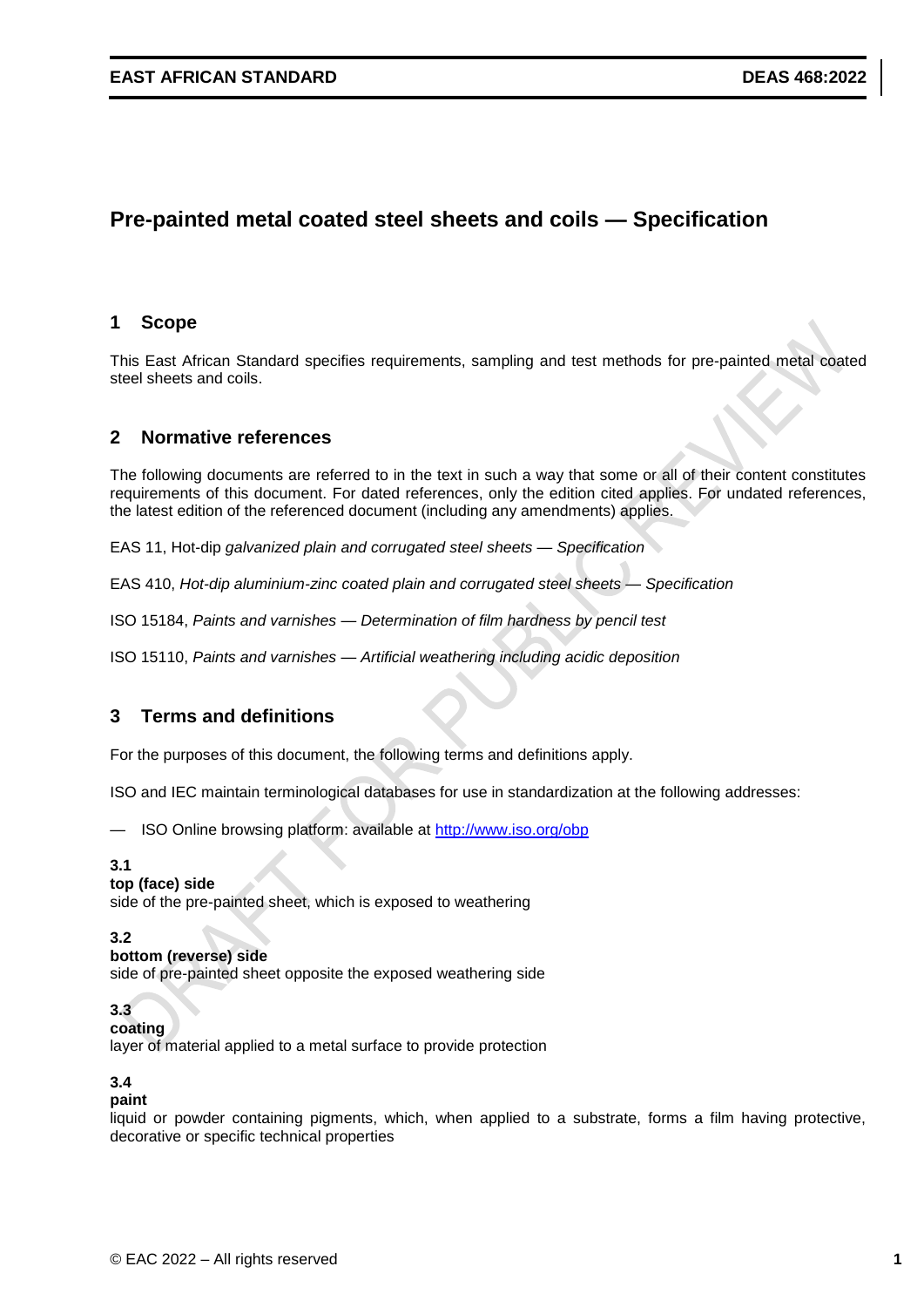# **3.5**

# **top coat**

additional layer on the surface which is exposed to weathering (with or without integral lubricant) applied on the substrate in order to achieve functional properties such as additional corrosion protection, torque/tension performance, colour, chemical resistance

# **3.6**

# **primer**

first complete layer of paint of a coating system applied to an uncoated surface; the type of primer varies with the type of surface and its condition, the intended purpose, and the coating system being used

# **3.7**

#### **wash coat**

thin organic coating applied to the back or unexposed side of the pre-painted sheet (also known as a backer coat)

NOTE The purpose of the wash coat is to provide protection against damage to the top-side coating during shipment and storage and also provide some additional durability to the unexposed side during the service life of the product.

# **3.8**

# **chalking**

formation on a pigmented coating of a friable powder evolved from the film itself at or just beneath the surface

# **3.10**

# **fading**

loss in colour intensity experienced by pigmented organic coatings over time, generally due to the effect of ultraviolet radiation

# **3.9**

# **gloss**

lustre, shininess or reflecting ability of a surface

# **3.10**

# **sheets**

broad, thin, mass or pieces of metal including flat and profiled

# **3.11**

# **substrate**

surface to which a coating material is applied or is to be applied.

# **3.12**

# **metal-coated sheet**

sheet coated with metallic material such as aluminium, zinc, silicon, etc.

# <span id="page-6-0"></span>**4 Substrate**

The substrate shall conform to all the requirements of EAS 11 and EAS 410 as per appropriate specification for the quality ordered.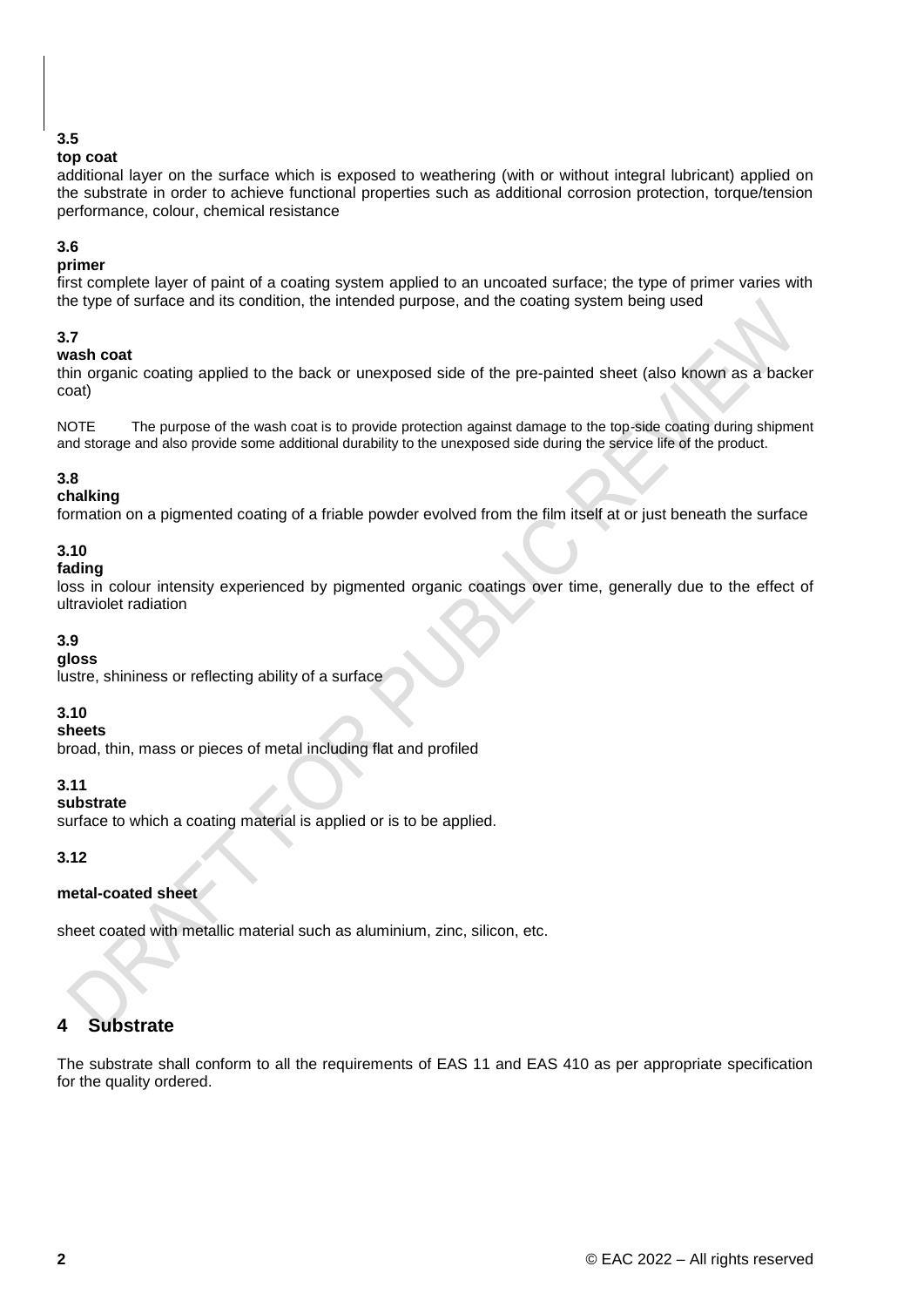# <span id="page-7-0"></span>**5 Classification and symbol**

# <span id="page-7-1"></span>**5.1 Classification of durability of paint coatings**

**5.1.1** The durability of paint coatings shall be classified into three classes and their symbols shall be as given in Table 1.

**Table 1 — Classification of durability of paint coatings and designations**

| <b>Classification</b> | Symbol | <b>Durability</b>                                           |  |
|-----------------------|--------|-------------------------------------------------------------|--|
| Class 1               |        | Two or more coats having durability as specified in Table 3 |  |
| Class 2               |        | Two coats having durability as specified in Table 3         |  |
| Class 3               |        | One coat having durability as specified in Table 3          |  |

NOTE For sheets and coils for which the quality is guaranteed for both sides, the classes of paint coating durability which have differences between the face side and the reverse side may be altered by agreement between the purchaser and the manufacturer.

**5.1.2** The classes of paint coating, durability for the face side and the reverse side shall be expressed in 2 digit figures consisting of a combination of the designation of durability for the individual sides.

# **Example:**



**5.1.3** For both-side paint coating for which the quality is guaranteed for the face only, the non-guaranteed side shall be expressed by the digit 0.

# **Example:**



NOTE The term "guarantee" implies that the product is in compliance with the quality requirements specified in Clauses 6, 8, 10 and 12.

# <span id="page-7-2"></span>**5.2 Classification of applications**

**5.2.1** Sheets and coils shall be classified into twelve types, and their classified symbols shall be as given in Table 2.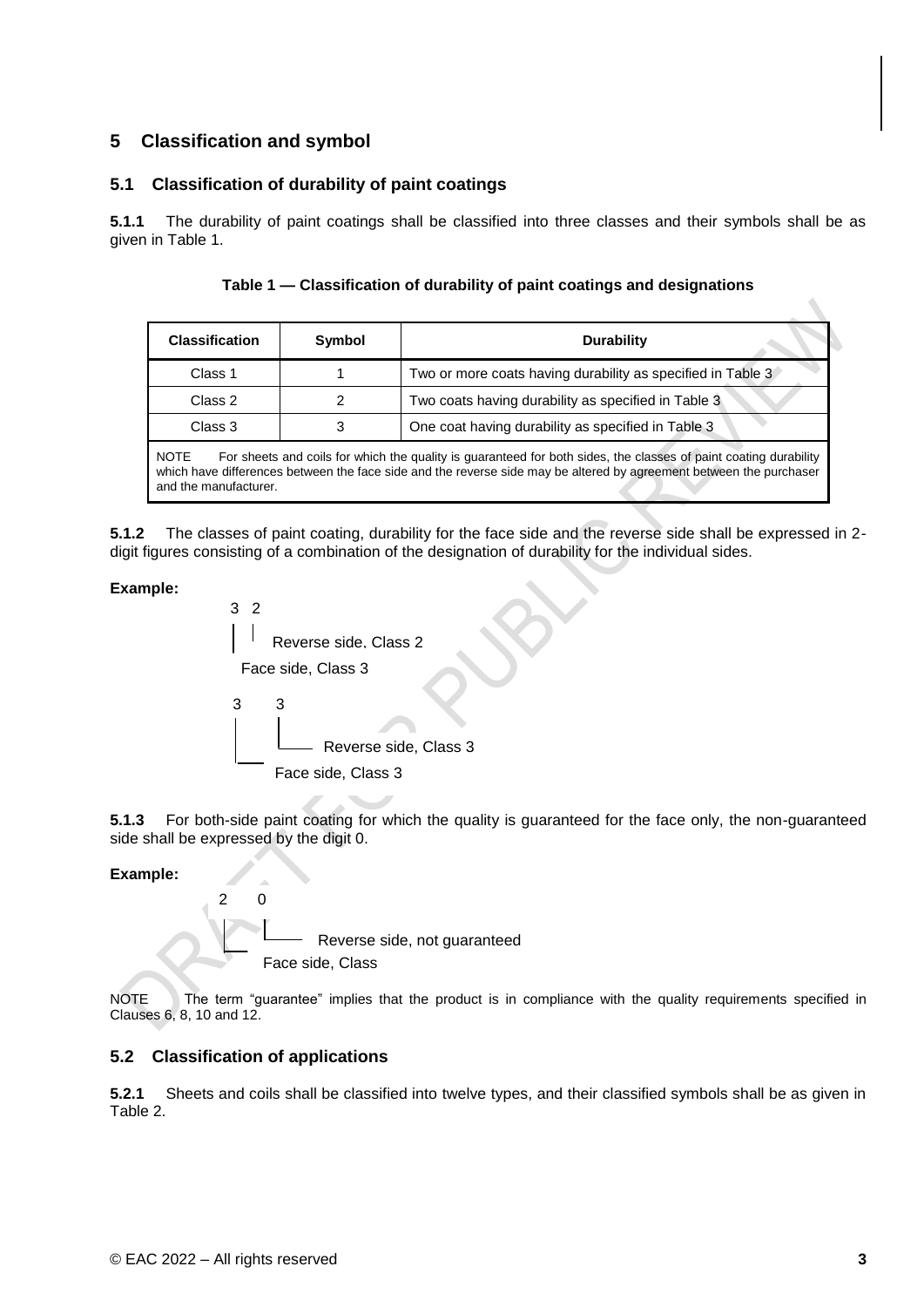# **Table 2 A — Chemical composition**

| <b>Classified Symbol</b><br>of Grade for Base |                         | Chemical composition in percentage (%), Maximum |                |                         |
|-----------------------------------------------|-------------------------|-------------------------------------------------|----------------|-------------------------|
| metal                                         | $\overline{\mathbf{c}}$ | Mn                                              | $\overline{P}$ | $\overline{\mathsf{s}}$ |
| <b>SGHC</b>                                   | 0.15                    | 0.80                                            | 0.05           | 0.05                    |
| <b>SGCC</b>                                   | 0.15                    | 0.80                                            | 0.05           | 0.05                    |
| <b>SGCH</b>                                   | 0.18                    | 1.20                                            | 0.08           | 0.05                    |
| SGCD <sub>1</sub>                             | 0.12                    | 0.60                                            | 0.04           | 0.04                    |
| SGCD <sub>2</sub>                             | 0.10                    | 0.45                                            | 0.03           | 0.03                    |
| SGCD <sub>3</sub>                             | 0.08                    | 0.45                                            | 0.03           | 0.03                    |
| SGCD 4                                        | 0.06                    | 0045                                            | 0.03           | 0.03                    |
| <b>SGC 340</b>                                | 0.25                    | 1.70                                            | 0.20           | 0.05                    |
| <b>SGC 400</b>                                | 0.25                    | 1.70                                            | 0.20           | 0.05                    |
| <b>SGC 440</b>                                | 0.25                    | 2.00                                            | 0.20           | 0.05                    |
| <b>SGC 490</b>                                | 0.30                    | 2.00                                            | 0.20           | 0.05                    |
| <b>SGC 570</b>                                | 0.30                    | 2.50                                            | 0.20           | 0.05                    |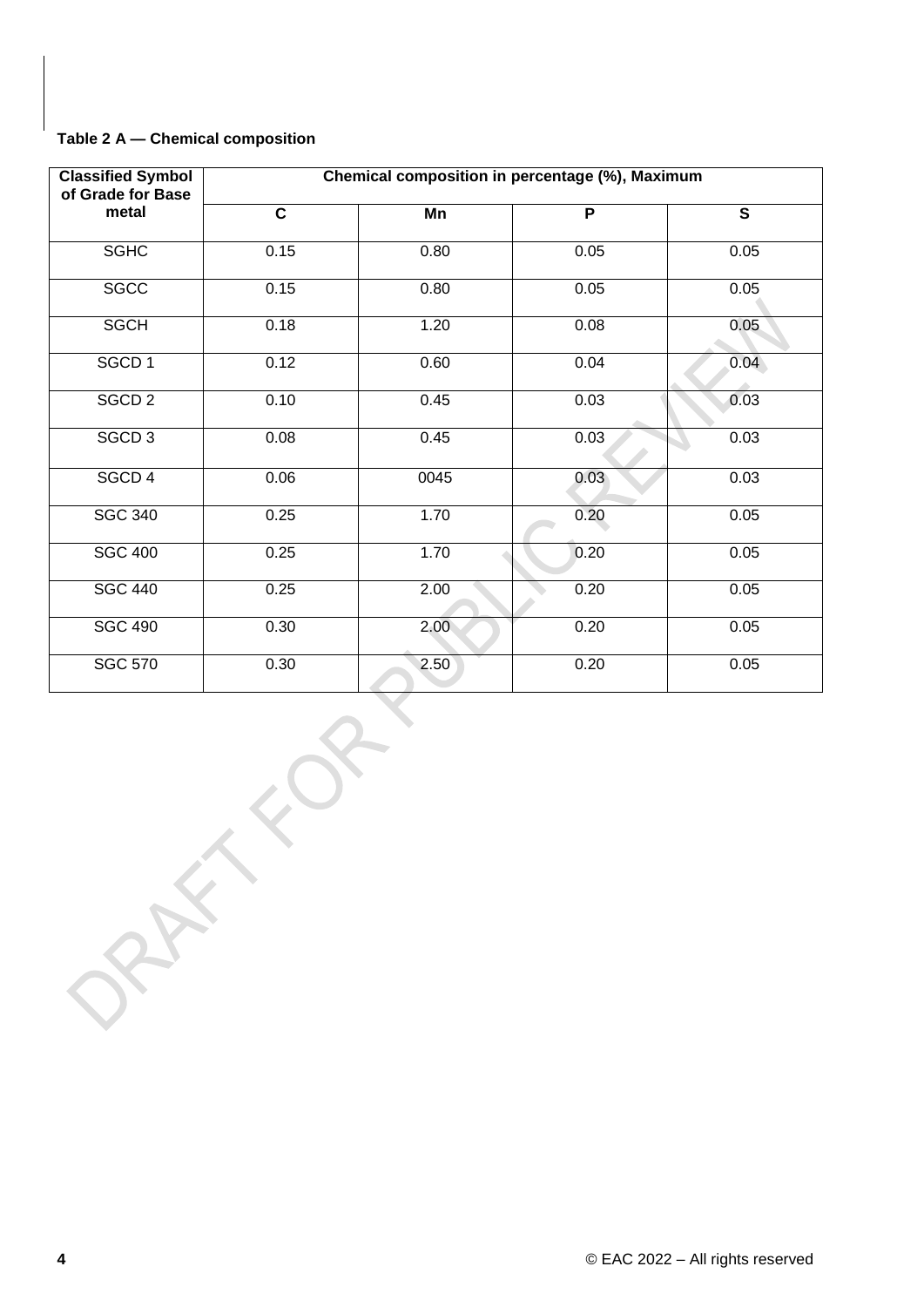| <b>Classified symbol of</b><br>grade for pre-painted                                                                                                           | <b>Nominal thickness</b><br>(base coated metal)<br>mm                        | <b>Application</b> | <b>Classified symbol</b><br>of grade for base<br>metal |  |
|----------------------------------------------------------------------------------------------------------------------------------------------------------------|------------------------------------------------------------------------------|--------------------|--------------------------------------------------------|--|
| CGCC                                                                                                                                                           | $0.25 \le x \le 1.6$                                                         | Commercial soft    | <b>SGCC</b>                                            |  |
| <b>CGCH</b>                                                                                                                                                    | $0.25 \le x \le 1.0$                                                         | Commercial hard    | <b>SGCH</b>                                            |  |
| CGCD <sub>1</sub>                                                                                                                                              | $0.40 \le x \le 2.3$                                                         |                    | SGCD <sub>1</sub>                                      |  |
| CGCD <sub>2</sub>                                                                                                                                              | $0.40 \le x \le 2.3$                                                         |                    | SGCD <sub>2</sub>                                      |  |
| CGCD <sub>3</sub>                                                                                                                                              | $0.60 \le x \le 2.3$                                                         | Drawing            | SGCD <sub>3</sub>                                      |  |
| CGCD <sub>4</sub>                                                                                                                                              | $0.60 \le x \le 2.3$                                                         |                    | SGCD <sub>4</sub>                                      |  |
| CGC 340                                                                                                                                                        | $0.25 \le x \le 1.6$                                                         |                    | <b>SGC 340</b>                                         |  |
| <b>CGC 400</b>                                                                                                                                                 | $0.25 \le x \le 1.6$                                                         |                    | <b>SGC 400</b>                                         |  |
| <b>CGC 440</b>                                                                                                                                                 | Structural<br>$0.25 \le x \le 1.6$<br><b>CGC 490</b><br>$0.25 \le x \le 1.6$ |                    | <b>SGC 440</b>                                         |  |
|                                                                                                                                                                |                                                                              |                    | <b>SGC 490</b>                                         |  |
| CGC 570                                                                                                                                                        | $0.25 \le x \le 1.6$                                                         |                    | <b>SGC 570</b>                                         |  |
| NOTE <sub>1</sub><br>G refers to the type of metal coating as described in EAS 11 and EAS 410.                                                                 |                                                                              |                    |                                                        |  |
| NOTF <sub>2</sub><br>Nominal thickness other than those listed in the above table may be decided as agreed upon between the<br>purchaser and the manufacturer. |                                                                              |                    |                                                        |  |
| Examples of indications for types of sheets and coils are given in Annex A.<br>NOTE <sub>3</sub>                                                               |                                                                              |                    |                                                        |  |

#### **Table 2 B — Classification of sheets and coils**

**5.2.2** For the type of coating and the coating mass on the metallic coated base metal for paint coating, EAS 11 and EAS 410 shall apply.

**5.2.3** Coating systems supplied under this standard shall consist of primer coat covered by various types and thicknesses of topcoats except class 3. The combination of primer and topcoat shall be classed as either a two-coat thin film system or as a two-coat (or more) thick film system. The organic coating shall consist of a primer and a topcoat on the top (exposed) side and an optional wash coat on the bottom (unexposed) side that can either be tinted or non-tinted.

**5.2.4** In the case of sheets and coils for roofing and architectural sidings the symbol R for roofing and the symbol A for architectural siding shall be suffixed to the classified symbols given in Table 2.

**5.2.5** For sheets and coils subjected to corrugating, the symbol W and the shape symbol for corrugated sheets shall be suffixed to the classified symbols given in Table 2.

**5.2.6** For corrugation, the commercial soft and the commercial hard qualities listed in Table 2 shall be used.

**5.2.7** For roofing and architectural siding uses (exterior exposed building products) Class 2 or higher in the classification of paint coating durability shall be applied.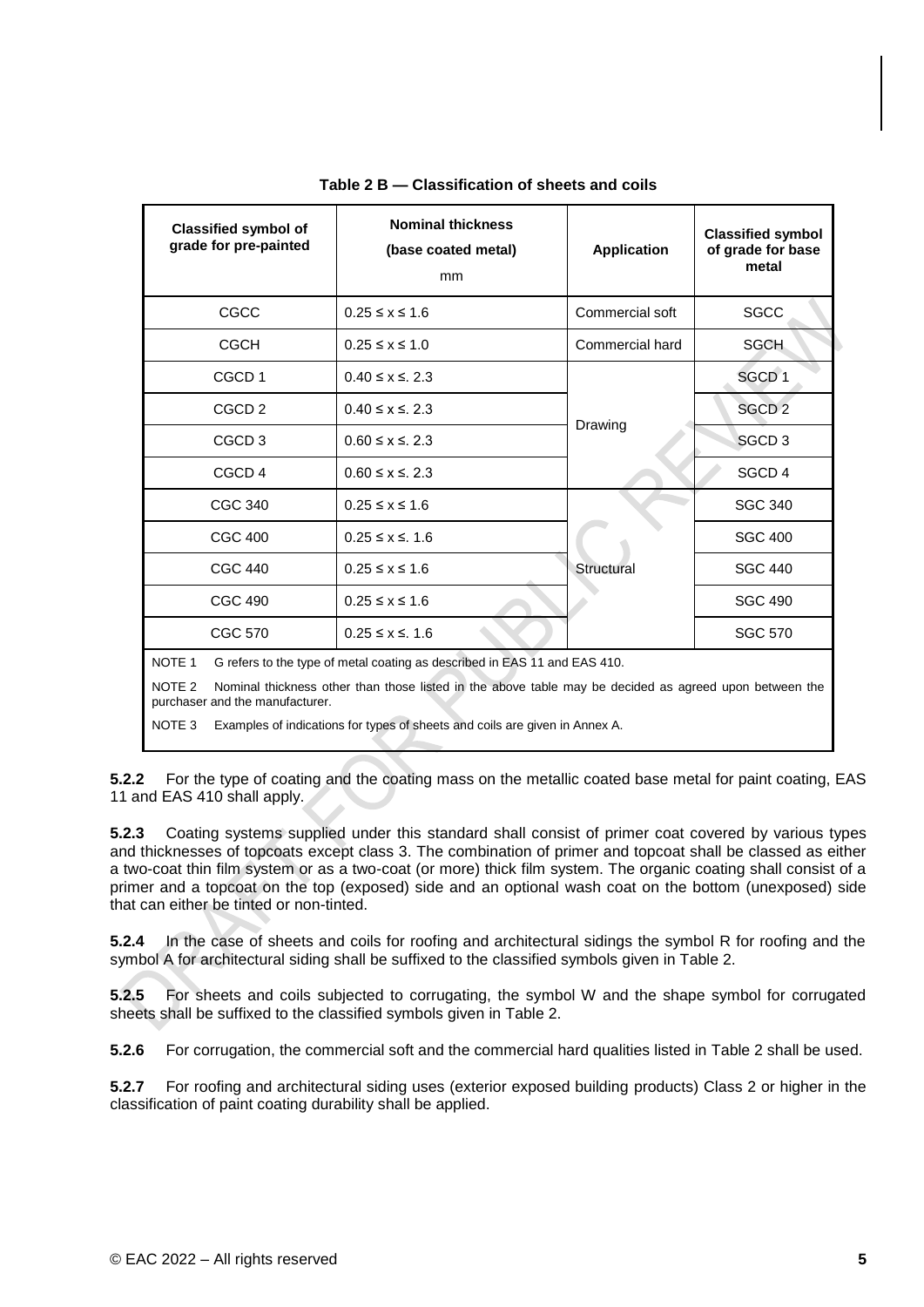# <span id="page-10-0"></span>**6 Paint coating durability**

**6.1** Sheets and coils shall be subjected to the durability test given in Table 3. The salt spray test shall be carried out in accordance with 13.2.1 and 13.4, and no defects, except for slight blistering and rust on the test piece, shall be found on the test piece as a result of this test having been continued for the duration of time specified in Table 3.

| <b>Coating class</b>                                                                          | Gloss,<br>% loss | Colour       | Dry Film<br><b>Thickness</b><br>(primer),<br>μm | <b>Minimum</b><br>duration of salt<br>spray test,<br>hours | <b>Minimum duration</b><br>accelerated<br>weathering test,<br>hours |
|-----------------------------------------------------------------------------------------------|------------------|--------------|-------------------------------------------------|------------------------------------------------------------|---------------------------------------------------------------------|
| Class 1                                                                                       | 30               | Delta E of 4 | $4 - 6$                                         | 2 0 0 0                                                    | 1 500                                                               |
| Class 2                                                                                       | 35               | Delta E of 6 | $4 - 6$                                         | 500                                                        | 1 000                                                               |
| Class 3                                                                                       | 40               | Delta E of 8 | <b>Not</b><br>applicable                        | 200                                                        | 500                                                                 |
| <b>NOTE</b><br>Delta E is a single number that represents the "distance" between two colours. |                  |              |                                                 |                                                            |                                                                     |

**Table 3 — Durability test (salt spray and weathering test)**

**6.2** For class 3 in the classification of paint coating durability the symbol indicating a coating mass of D122 in accordance with EAS 11 (equivalent for other coatings) or more shall be applied to the base metal for paint coating.

**6.3** When sheets and coils of Class 3 in the durability classification are subjected to the dew-cycle type accelerated weathering test in accordance with the provision of 13.2.2 and 13.4, they shall not show substantial discolouration, fading or substantial chalking as a result of the test having been continued for the duration of time specified in Table 3 (Delta E minimum).

# <span id="page-10-1"></span>**7 Surface protective treatments**

For protective treatments after painting when applied on the surface of sheets and coils, the types and symbols shall be as given in Table 4.

**Table 4 — Classification of surface protective treatments and their symbols**

| <b>Classification of surface protective treats</b> | Symbol |  |
|----------------------------------------------------|--------|--|
| Protective films                                   |        |  |
| Wax application                                    |        |  |

# <span id="page-10-2"></span>**8 Physical properties of paint coatings**

**8.1** After being tested for items marked with "X" in Table 5 in accordance with 13.3 and 13.4, sheets and coils shall, by visual inspection, be free from the defects given in Table 5.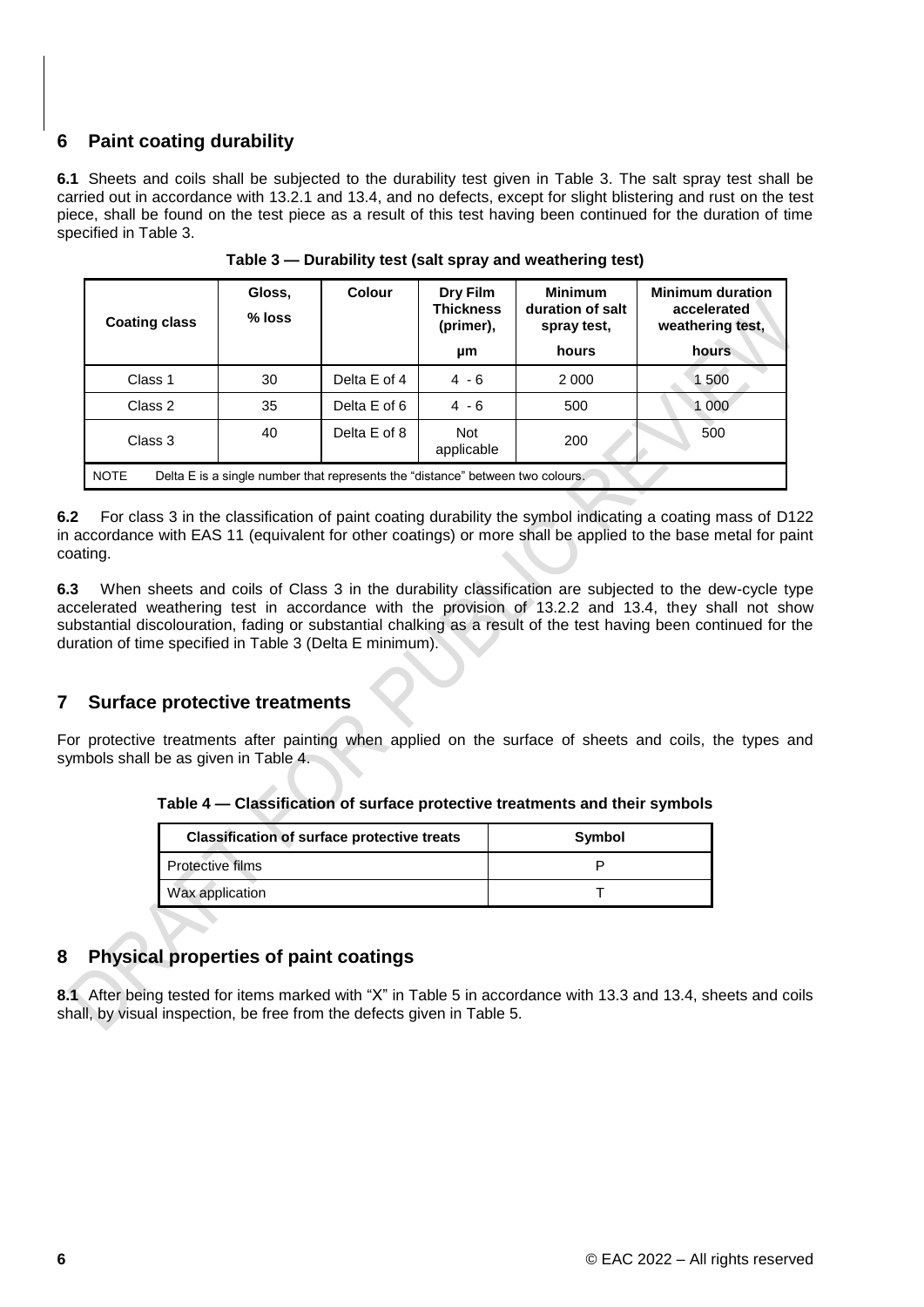# **Table 5 — Physical properties of paint coatings**

| <b>Characteristic</b> | <b>Commercial</b><br>hard<br>(CGCH);<br><b>Structural</b><br>(CGC 570) | <b>Commercial soft</b><br>(CGCC), Drawing<br>(CGCD 1, CGCD2,<br>CGCD3, CGCD4)<br><b>Structural</b><br>(CGC 340, 400, 440,<br>490) | <b>Requirement</b>                                                                                                         | <b>Test method</b>               |
|-----------------------|------------------------------------------------------------------------|-----------------------------------------------------------------------------------------------------------------------------------|----------------------------------------------------------------------------------------------------------------------------|----------------------------------|
| Bending<br>adhesion   |                                                                        | X                                                                                                                                 | No peeling on the outer surface of the<br>bent portion not less than 7 mm apart<br>from either side edge of the test piece | 13.3.2 (Bend test)               |
| Paint film            | X                                                                      | X                                                                                                                                 | No scratch marks on the paint film                                                                                         | 13.3.3 (pencil<br>hardness test) |
| Impact<br>resistance  |                                                                        | X                                                                                                                                 | No peeling                                                                                                                 | 13.3.4 (impact test)             |
| Adhesion              | X                                                                      |                                                                                                                                   | No irregularities on the tested portion                                                                                    | 13.3.5 (cross scoring<br>test)   |
| Flexibility           | $\times$                                                               | X                                                                                                                                 | No peeling                                                                                                                 | Flexibility test                 |
| Abrasion              | X                                                                      | X                                                                                                                                 | No burnished appearance in rubbed<br>area after 100 double rubs on both<br>topcoat and wash coat.                          | 13.3.6 (abrasion<br>[MEK] test)  |

**8.2** Test items for sheets and coils for roofing, architectural siding, and corrugation shall be in accordance with Table 5.

**8.3** Paint adhesion and peeling shall be checked by applying standard filament tape.

# <span id="page-11-0"></span>**9 Dimensions**

**9.1** The dimensions of sheets and coils shall be expressed in millimetres

**9.2** The standard nominal thickness of sheets and coils shall be in accordance with EAS 11 and EAS 410.

**9.3** For corrugated steel sheets the dimensions shall be in accordance with EAS 11 and EAS 410.

**9.4** For troughed steel sheets (for both domestic and industrial applications) the dimensions shall be in accordance with Annex A. Other dimensions for new profiles may be produced as per agreement between the supplier and the purchaser.

**9.5** The mechanical properties for pre-painted steel sheets and coils shall be in accordance EAS 11 and EAS 410.

# <span id="page-11-1"></span>**10 Paint coating (dry film thickness)**

#### <span id="page-11-2"></span>**10.1 Primer**

The purpose of the primer is to serve as the bond between the substrate and the topcoat and to offer added corrosion protection for the entire system. The primer shall be compatible with the topcoat in order to ensure optimum properties of the coating system. For this reason, the primer is usually not specified by the purchaser but it is generally selected by the coating supplier or pre-painted sheet producer for optimum compatibility.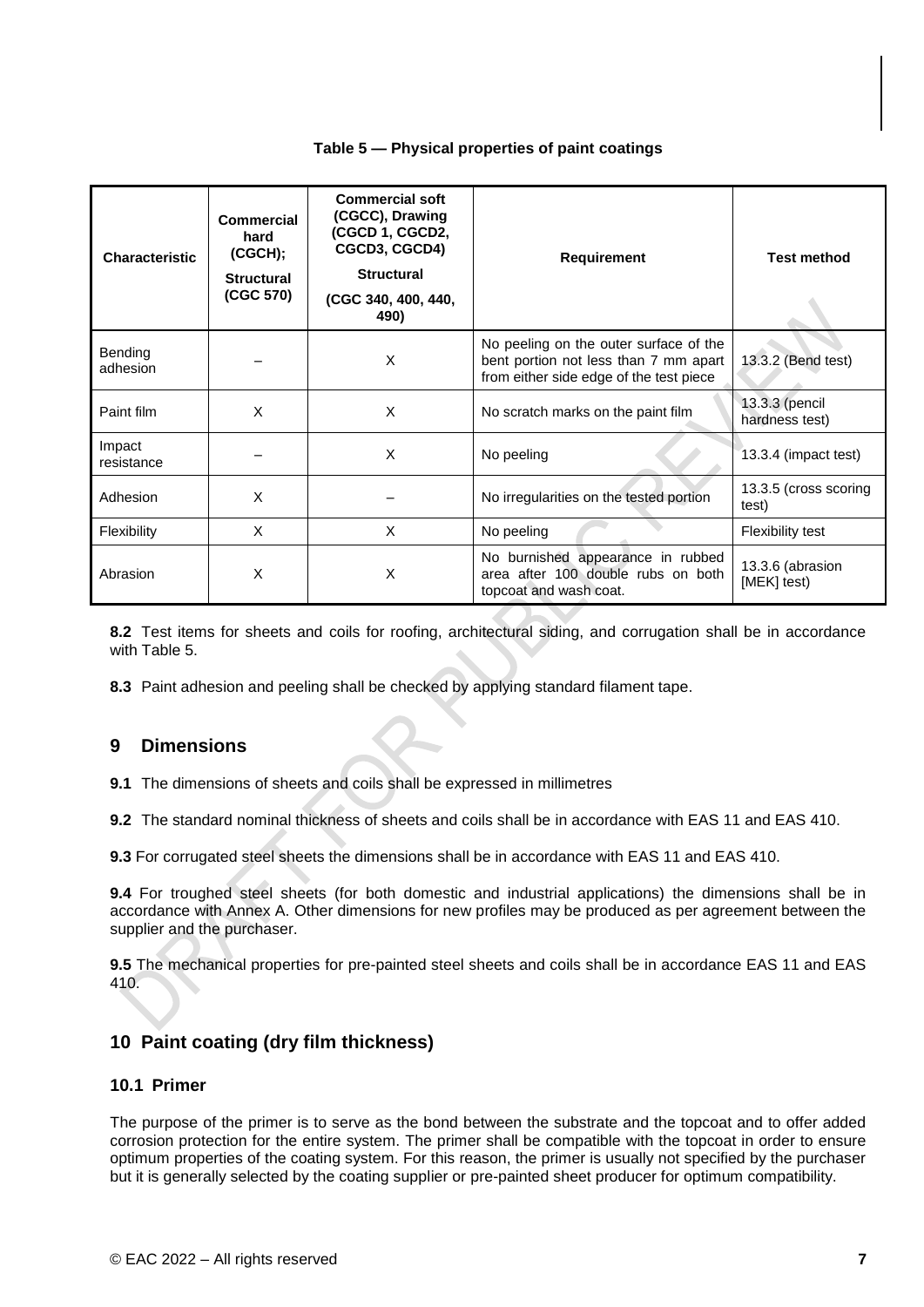For building products, primer thickness shall be 5  $\mu$ m with tolerance of  $\pm$  1  $\mu$ m. High performance primers with films as thick as 75 µm with tolerance of  $\pm 8$  µm may be specified.

# <span id="page-12-0"></span>**10.2 Wash coat**

For building products, wash coat thickness shall be 8  $\mu$ m with tolerance of  $\pm$  1  $\mu$ m.

# <span id="page-12-1"></span>**10.3 Top coat**

**10.3.1** Different top-coats shall be selected based on the performance or appearance requirements desired. For building products, top-coat thickness shall be 15  $\mu$ m with tolerance of  $\pm$  5  $\mu$ m. High-performance top-coats may be specified. Other upgraded systems may specify the application of two or more layers of top-coats.

**10.3.2** The top-coat shall be applied for the exposed side of the sheet. However, the unexposed side may be ordered with the same coating as the topside.

**10.3.3** A wash coat or backer coat shall be applied to the bottom side.

NOTE The selection of a top-coat depends on the performance parameters required such as chalking and fading, plus the corrosion resistance needed, which shall take into account the severity of the service environment.

# <span id="page-12-2"></span>**11 Shapes**

# <span id="page-12-3"></span>**11.1 Camber**

Maximum camber values for sheets and coils shall be as given in Table 6.

# **Table 6 — Maximum camber values**

Dimensions in millimetres

|            | Length          |                          |
|------------|-----------------|--------------------------|
| Width      | Flat sheet/coil |                          |
|            | $≤$ 2 000       | > 2000                   |
| $\leq 630$ |                 | 4 in any 2 000 of length |
| >630       |                 | 2 in any 2 000 of length |

# <span id="page-12-4"></span>**11.2 Deviation from squareness**

Deviations from squareness for flat sheets shall be expressed by *A/W* x 100 (%) as shown in Figure 1 and shall not exceed 0.3 %.



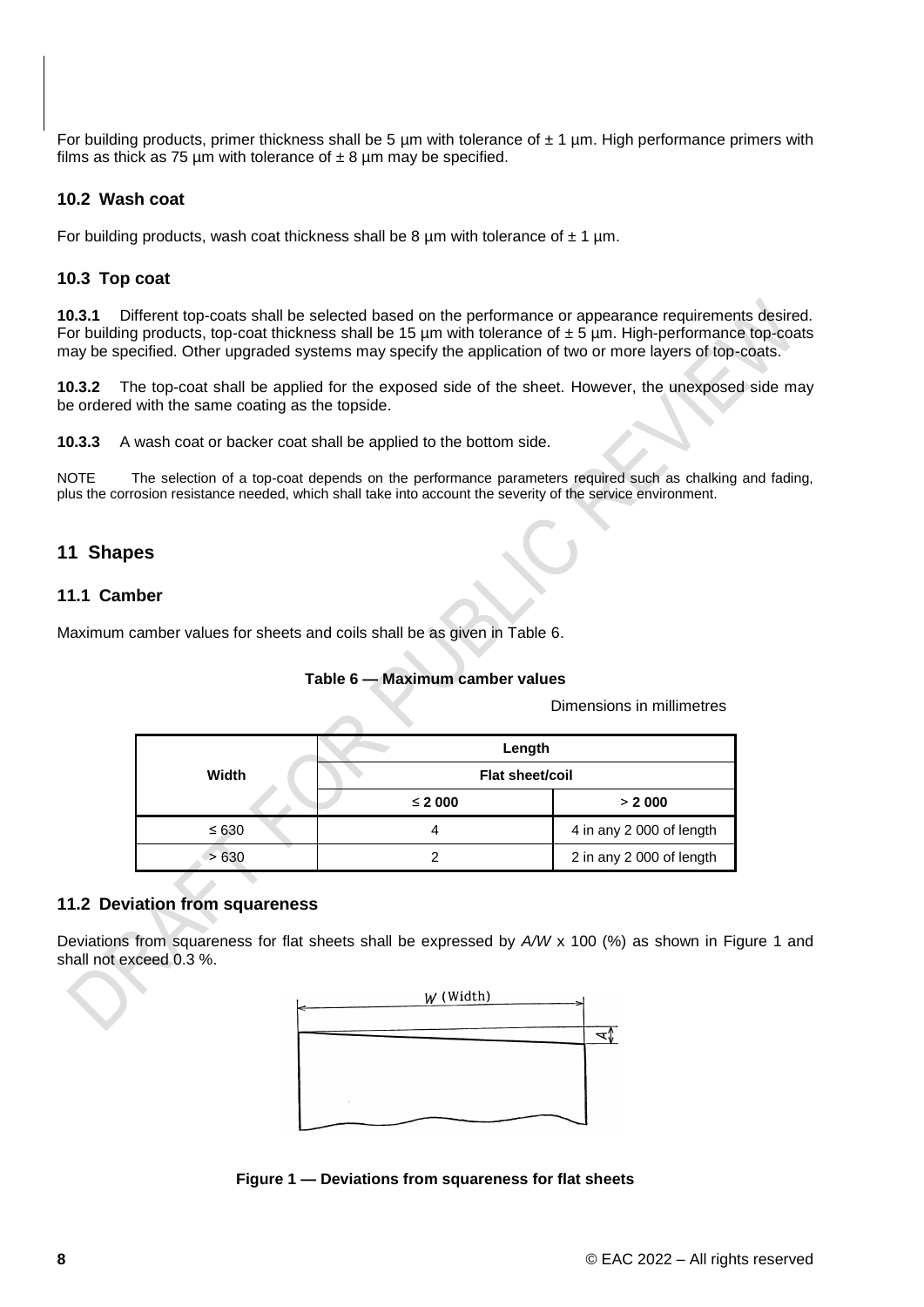# <span id="page-13-0"></span>**11.3 Flatness**

**11.3.1** Flatness for sheets shall be as given in Table 7.

#### **Table 7 — Flatness**

Dimensions in millimetres

| Width               | Classification, max. |           |                      |
|---------------------|----------------------|-----------|----------------------|
|                     | <b>Bow</b>           | Edge wave | <b>Center buckle</b> |
| ≤ 1 000             | 12                   |           |                      |
| $1000 < x \le 1250$ | 15.                  | 10        |                      |

**11.3.2** Flatness of sheets shall be determined as they are placed on a surface plate. The value shall be obtained by subtracting the sheet thickness from maximum deviation from the horizontal flat surface and the flatness shall be applied to the upper surface of the sheet.

# <span id="page-13-1"></span>**12 Appearance**

Sheets and coils shall be free from defects detrimental to practical use. However, in the case of coils, they may contain some minimal imperfections, including welds and floating.

# <span id="page-13-2"></span>**13 Tests**

# <span id="page-13-3"></span>**13.1 General**

The properties of the substrate and the organic coating system, combined with the method of forming, determine the life expectancy and general appearance of the final product. Each coating system has different qualities in regard to gloss, flexibility, fading, chalking, and resistance to cracking at bends, abrasion resistance, dirt retention, and resistance to varying atmospheric conditions. All of these factors should be considered in any end application. The test methods used to measure some of these parameters shall be in accordance with EAS 11 and EAS 410.

# <span id="page-13-4"></span>**13.2 Endurance tests for coatings**

# <span id="page-13-5"></span>**13.2.1 Salt spray test**

The salt spray test shall be done as follows:

- a) a test piece shall be 50 mm or more in width and 100 mm or more in length; and
- b) the testing method shall comply with ISO 11997-1.

#### <span id="page-13-6"></span>**13.2.2 Accelerated weathering test**

The accelerated weathering test shall be as follows.

a) a test piece shall be 50 mm or more in width and 100 mm or more in length; and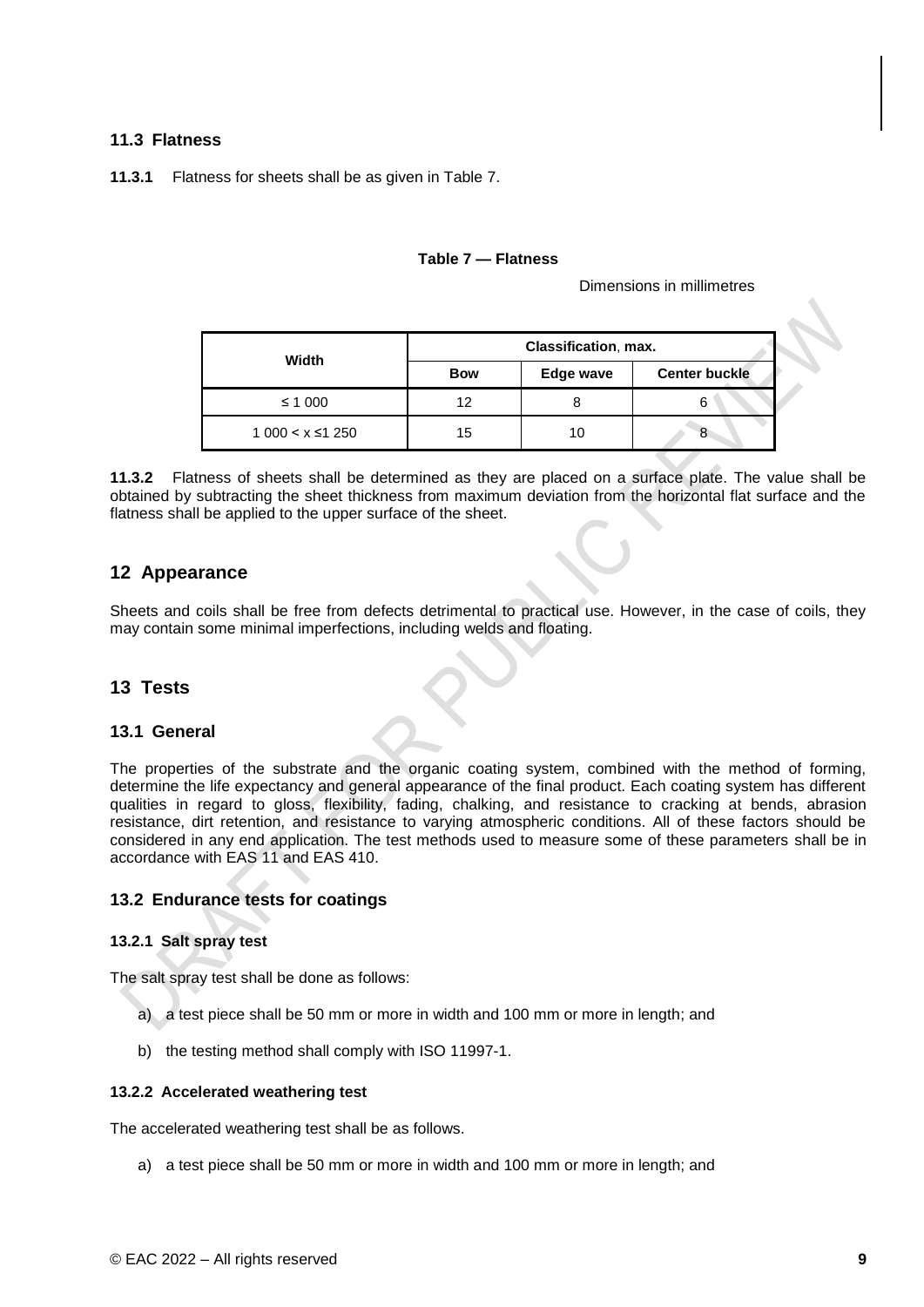b) the testing method shall comply with the accelerated weathering test specified in ISO 15110.

# <span id="page-14-0"></span>**13.3 Tests for physical properties of paint coating**

#### <span id="page-14-1"></span>**13.3.1 Sampling of test specimens**

For corrugated sheets, test specimens shall be taken from flat sheets prior to corrugation.

Specimens shall be taken from products of the same quality, dimensions, coating mass, and color.

The sampling of test specimens for the T-bend, pencil hardness, impact, cross-scoring and abrasion (MEK) tests shall comply with the following requirements:

- a) for continuously paint-coated coils or cut length from continuously paint-coated coils, one test specimen shall be taken from each 50 t or its fraction;
- b) for sheets manufactured by paint-coating base metal cut to a specified length, one test specimen shall be taken from not more than 3 000 sheets;
- c) apply zinc coating weight test for galvanized plain substrate;
- d) apply aluminium zinc and silicon weight test for the 55 % aluminium zinc substrate; and
- e) the testing method shall comply with the accelerated weathering test specified in ISO 15110.

#### <span id="page-14-2"></span>**13.3.2 Bend test**

The bend test shall be as follows:

- a) The test piece shall have a width of 75 mm to 125 mm and a length suited for the test. Unless otherwise specified, one test piece shall be cut out of each test specimen paralleled to the rolling direction of the base metal.
- b) By referring to the internal spacing of bend shown in Table 8, the test piece shall be bent manually as shown in Figure 2.



**Figure 2— Direction of bend test**

- c) The bend test shall be applied to the symbols indicating coating masses of  $Z$  27 (equivalent for other coatings) and under. For sheets and coils using an alloyed type as base metal for paint coating, the above shall be used as reference only.
- d) For sheets and coils for roofing, architectural siding, and corrugation, the internal spacing of bend shall be in accordance with that for, the relevant classified symbol in Table 8.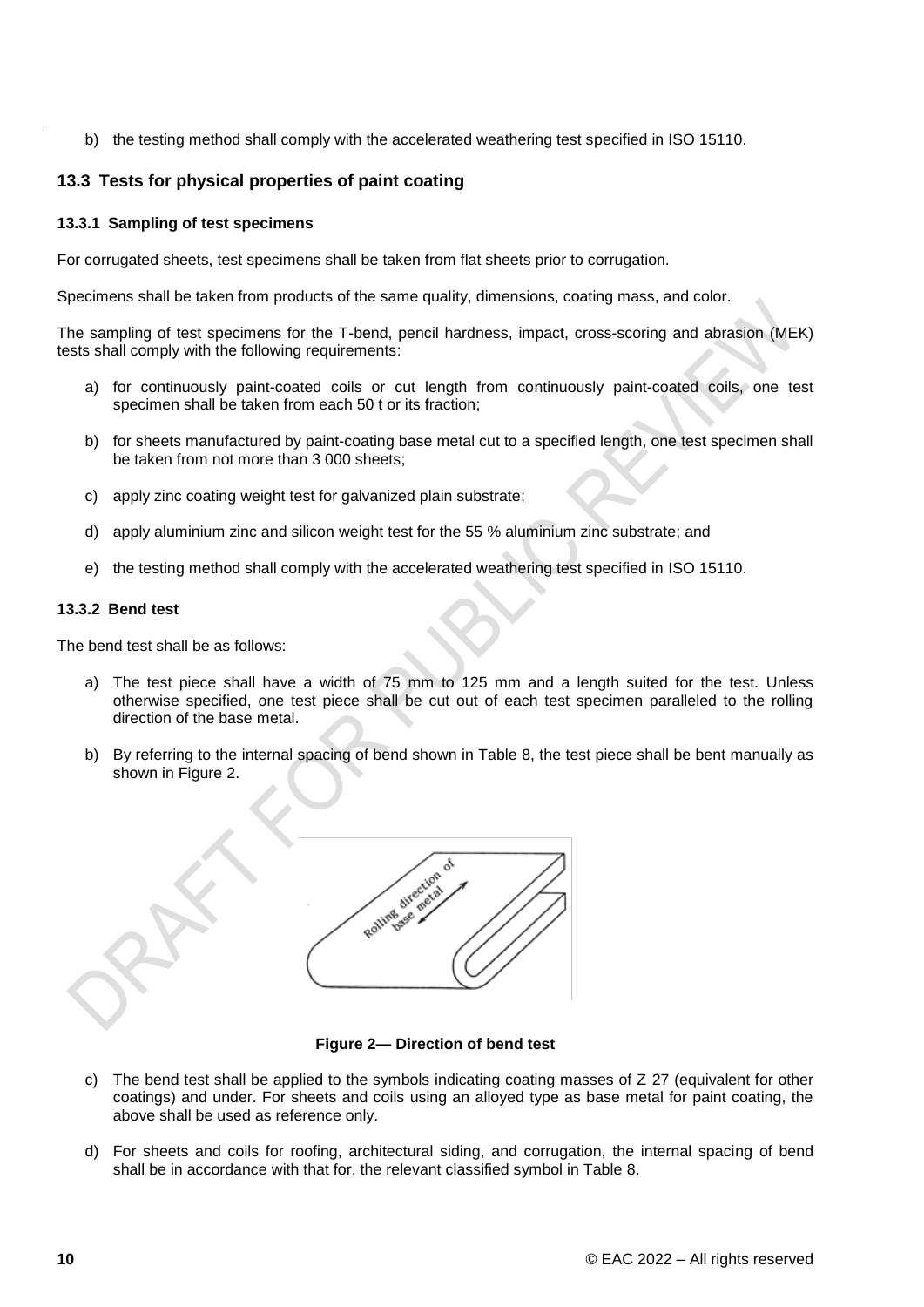| <b>Classified symbol</b> | <b>Bend angle</b> | <b>Nominal thickness,</b><br>mm | Internal spacing of bend      |
|--------------------------|-------------------|---------------------------------|-------------------------------|
| CGCC                     | $180^\circ$       | $\leq 0.40$                     | 2 sheets of nominal thickness |
| <b>CGCH</b>              |                   | $0.40 < x \le 1.6$              | 3 sheets of nominal thickness |
| CGCD <sub>1</sub>        |                   | $0.40 \le x \le 1.6$            | 2 sheets of nominal thickness |
| $180^\circ$              |                   | $0.40 \le x \le 0.40$           | 3 sheets of nominal thickness |
| CGC 400                  |                   | $\leq$ 0.40                     | 3 sheets of nominal thickness |
|                          | $180^\circ$       | $0.40 < x \le 1.6$              | 3 sheets of nominal thickness |
| CGC 440                  | $180^\circ$       | $\leq 0.40$                     | 4 sheets of nominal thickness |
|                          |                   | $0.40 \le x \le 1.6$            | 5 sheets of nominal thickness |

# **Table 8 — Internal spacing of bend**

#### <span id="page-15-0"></span>**13.3.3 Pencil hardness test**

The pencil hardness test shall be as follows:

a) a pencil having the hardness symbols given in Table 9 and meeting the requirements of ISO 15184 shall be used;

| <b>Durability classification</b> | <b>Hardness symbol</b> |
|----------------------------------|------------------------|
| Class 1                          |                        |
| Class 2                          |                        |
| Class 3                          |                        |

**Table 9 — Symbols for pencil hardness**

- b) the pencil shall be sharpened so as to expose about 3 mm of lead. While being held at right angles to an abrasive paper of No. 400 or finer which has been laid on a hard, flat surface, the point of the lead shall be made to draw a continuous circle gently and thus be ground down so as to obtain a flat surface with sharp edges at the tip. The tip of the lead shall be ground flat for each test;
- c) holding the prepared pencil at about 45º to the surface of the test specimen, straight lines shall be drawn with it in the direction shown Figure 3, with the load being applied of about 10 N; and
- d) the lines shall be not less than 20 mm in length and not less than three in number.



**Figure 3 — Pencil hardness testing method**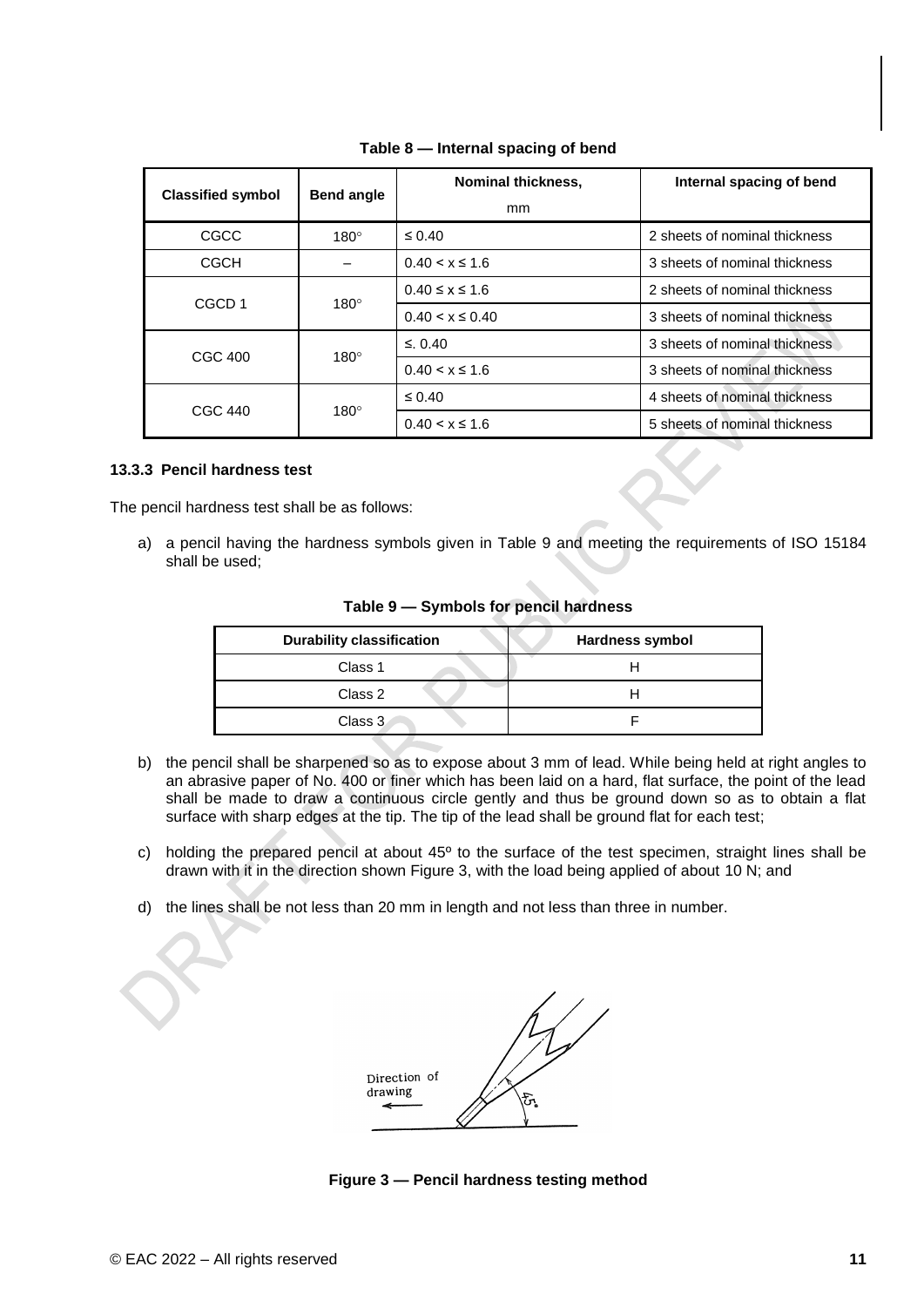# <span id="page-16-0"></span>**13.3.4 Impact test**

The impact test shall be as follows:

- a) a weight shall be dropped onto a test face from a Du Point type impact tester, as shown in Figure 4;
- b) the mass of the weight shall be 500 g  $\pm$  1 g, and the radius of the impact point shall be 6.35 mm  $\pm$ 0.03 mm; and
- c) the weight shall be dropped from a height of 500 mm above the test piece.



**Figure 4 — Du Point Impact-deformation tester**

# <span id="page-16-1"></span>**13.3.5 Cross-scoring test**

The scoring test shall be as follows:

- a) straight lines shall be scored with a safety razor blade or other pointed objects so as to reach the surface of the coating through the paint film and to form squares; and
- b) eleven straight lines shall be scored crosswise at right angles, at intervals of 1 mm.

# <span id="page-16-2"></span>**13.3.6 Abrasion – Methyl Ethyl Ketone (MEK) test**

# **13.3.6.1 Apparatus**

The following apparatus and materials shall be used for the abrasion MEK test:

- a) test piece (100 mm x 200 mm);
- b) MEK ;
- c) cheese cloth;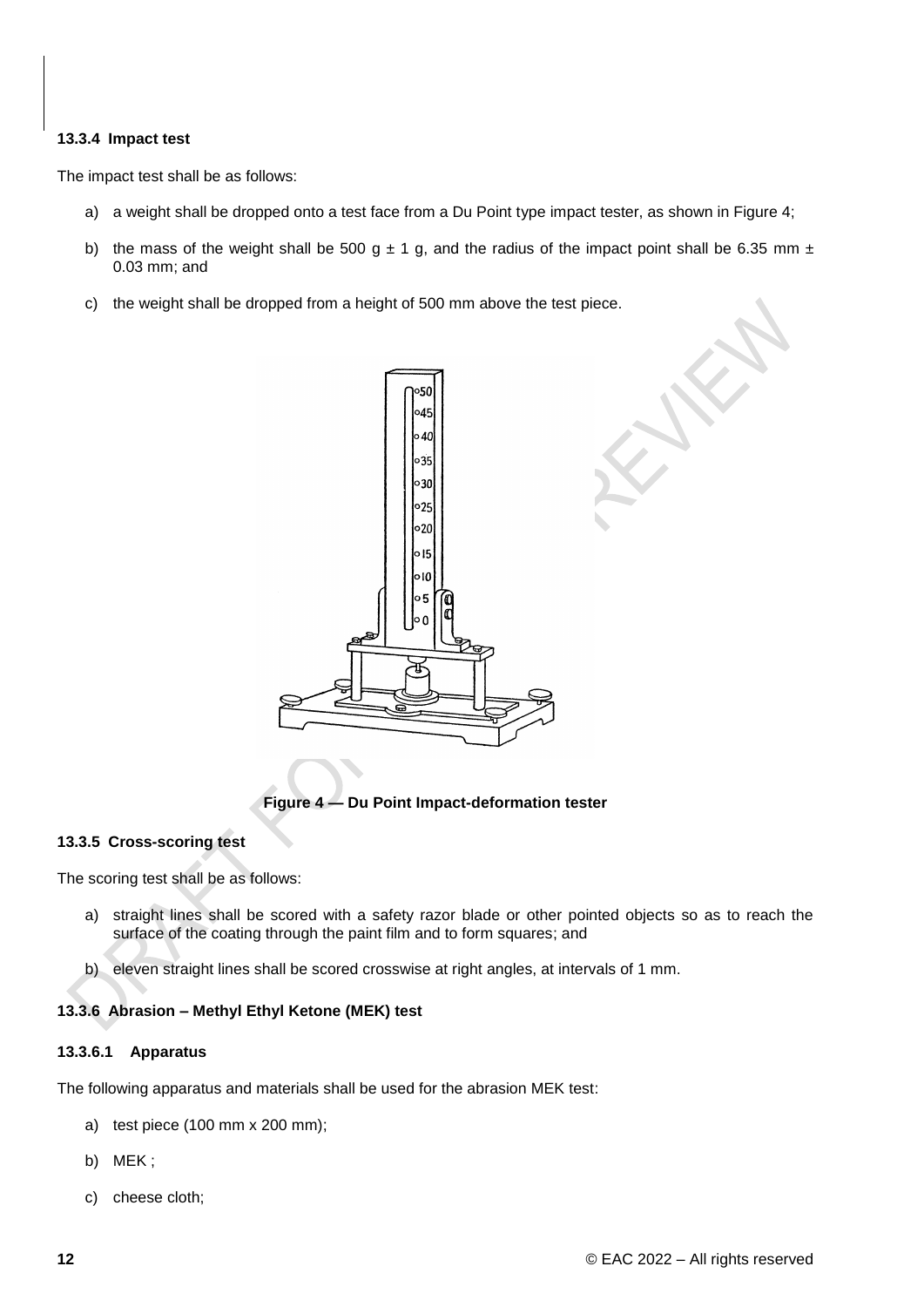- d) squeeze bottle; and
- e) solvent resistant gloves.

#### **13.3.6.2 Procedure**

The abrasion test shall be done as follows:

- a) select an area of the coated surface to be tested. Clean the area with tap water and a dry cloth. Mark a section of the cleaned area, measuring 150 mm by 25 mm with a solvent resistant marker, in which to perform the MEK double rubs; and
- b) fold a 300 mm square piece of cheese cloth so that the thickness is doubled and saturate it until dripping wet with MEK. Place an index finger in the center of the cheese cloth and gather the remaining cloth. With the index finger at a 45° angle to the surface, rub with moderate pressure over the marked area. Do not allow more than 10 s to elapse between wetting the cloth and beginning to rub the coating. Wet the cloth as often as needed without lifting it from the surface. One forward and backward motion constitutes one double rub. Do a control test adjacent to the MEK test area. Use only a dry clean cloth rubbed in the same manner as the original test for the control test to establish the effects of the cloth on the coating.

# <span id="page-17-0"></span>**13.4 Cautions for testing**

The tests require the following cautions:

- a) since the durability and physical properties of sheets and coils are affected by environmental conditions and by paint coating flaws incurred in handling, hair cracks on processed surfaces, etc., testing shall be conducted on flat sheets with normal surfaces; and
- b) the temperature for tests on physical properties shall be from  $5 \degree C$  to  $35 \degree C$ .

# <span id="page-17-1"></span>**14 Inspection**

Inspection shall be as follows:

- a) the durability test is a performance test, and the test results shall comply with the requirements in Clause 6;
- b) the results of tests and inspection on the physical properties of paint coatings, dimensions, shape and appearance shall satisfy the requirements specified in Clauses 6, 8, 9, 10, 11 and 12; and
- c) when part of the test results for physical properties fail to meet the requirements, a retest using double the number of test pieces taken from the same lot is permitted.

# <span id="page-17-2"></span>**15 Marking**

# <span id="page-17-3"></span>**15.1 Reverse side marking**

**15.1.1** For the sheets and coils which have passed inspection and the quality of which is guaranteed for one side only, the reverse side markings shall be as shown in Figure 5.

For both-side guarantees, the sheets and coils shall be marked only when so specified.

**15.1.2** Each sheet or coil shall be legibly and indelibly marked.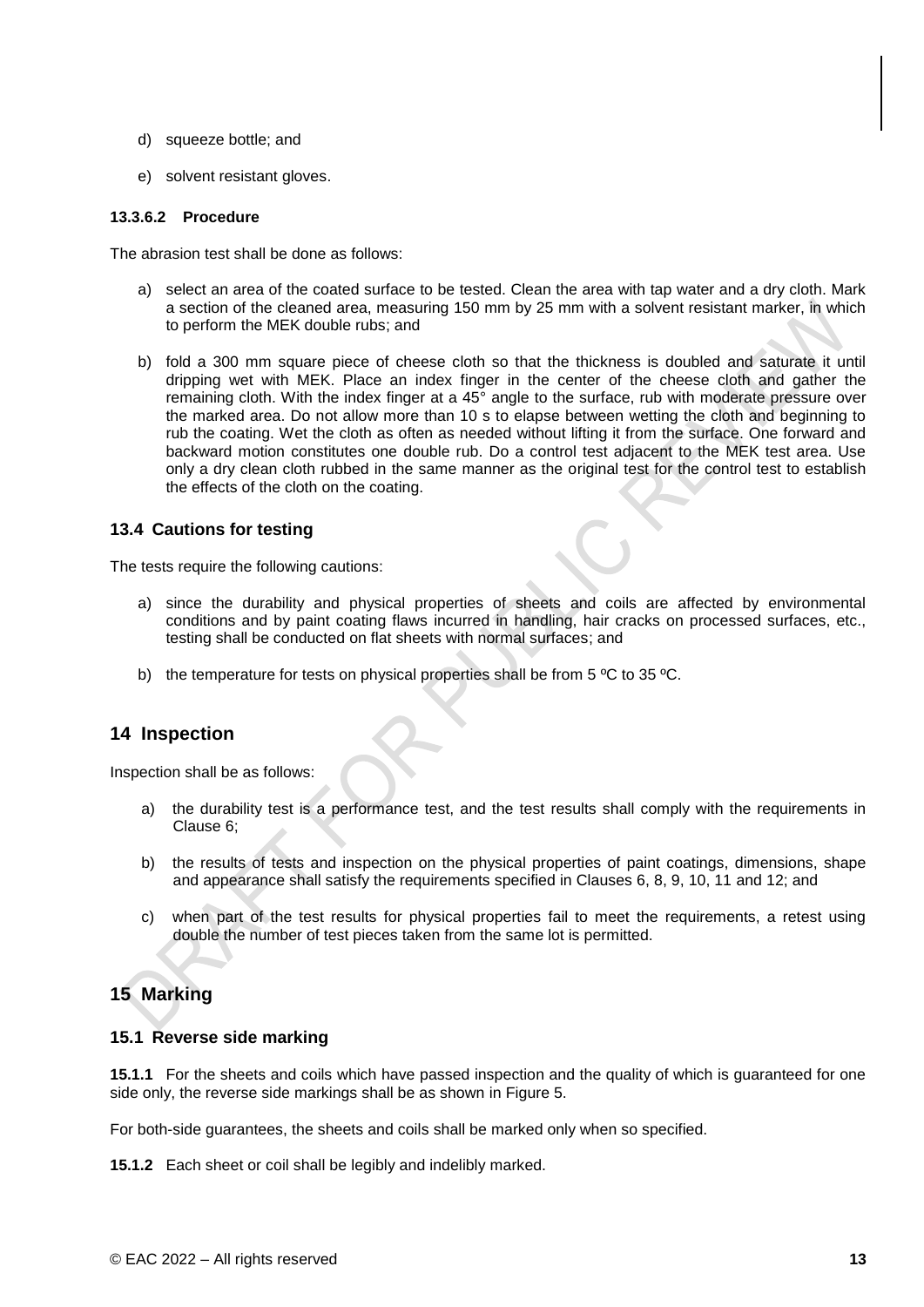**15.1.2.1** For roofing, the following shall be indicated:

- a) manufacturer's name and/or trade name;
- b) nominal thickness;
- c) batch number;
- d) designation of the substrate; and
- e) paint coating class.
- f) Gauge 32 sheets, shall be clearly marked "Not for roofing" in every 1 m along the length and with a font size of 12 mm width.

**15.1.2.2** For other than roofing the following items may be indicated, upon agreement between the purchaser and the manufacturer:

- a) manufacturer's name or trade name;
- b) nominal thickness;
- c) classified symbol (including shape symbol for corrugated sheets);
- d) batch number; and
- e) designation of the substrate.

# <span id="page-18-0"></span>**15.2 Package marking**

Where sheets and coils are packed, each package shall be legibly and indelibly marked with the following information:

- a) manufacturer's name and/or trade name;
- b) classified symbol (including shape symbol for profiled sheets);
- c) name of colour;
- d) symbol indicating coating mass;
- e) dimensions; and
- f) number of sheets or mass where applicable.

# <span id="page-18-1"></span>**16 Storage, transportation and fabrication**

**16.1** Cautionary measures for storage, transportation, and fabrication shall be supplied with every sale in accordance with 16.2 to 16.4.

**16.2** For the storage of sheets and coils, selection of a well-ventilated indoor place virtually free from dust and moisture should be specified. Mixed loading with corrosive substances such as chemicals should be avoided.

**16.3** Every precaution should be taken against paint coating damage and contact with water during transportation and transfer.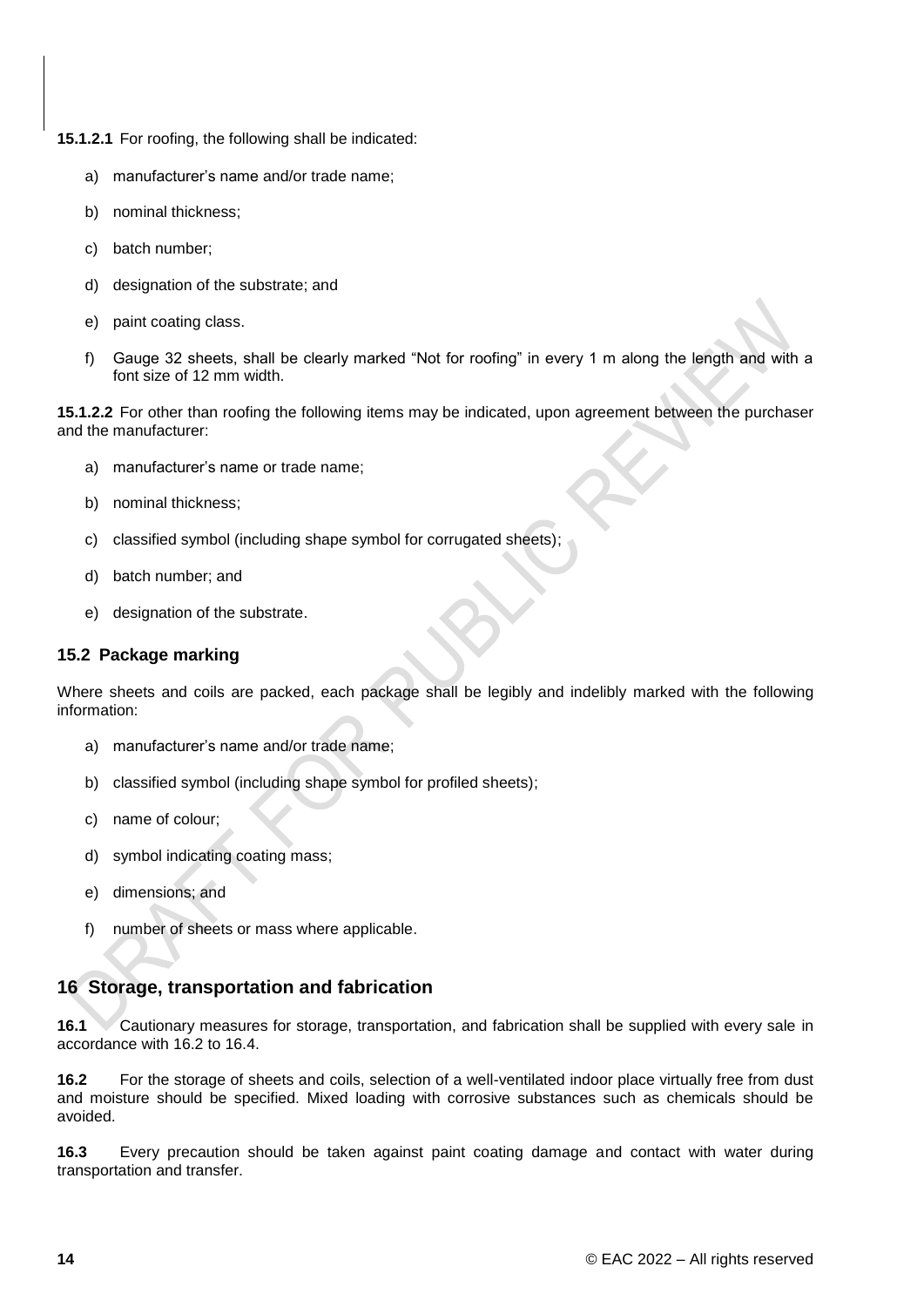**16.4** The formability of paint coatings deteriorates with the descent of temperature. When sheets and coils stored in a low-temperature warehouse are to be fabricated, the temperature of the material should be elevated to normal temperature.

**16.5** The indication of sheets and coils shall normally be made in terms of classified symbol, symbol for guaranteed side(s), symbol for surface protective treatments, symbol indicating coating mass, name of colour, and dimensions, as given in Figure 5 (a, b, c, d).

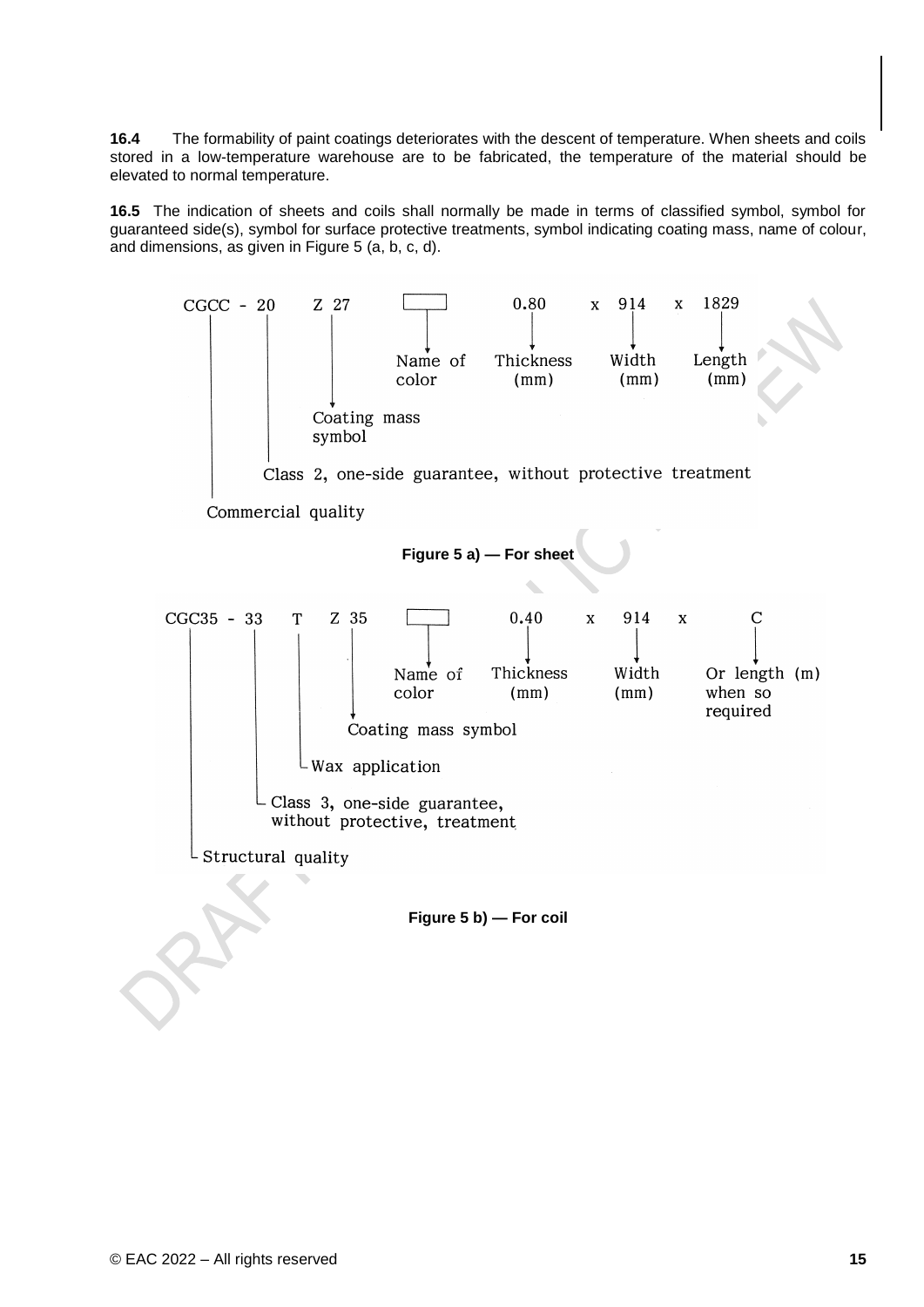

**Figure 5 d) — For corrugated sheet using commercial, hard**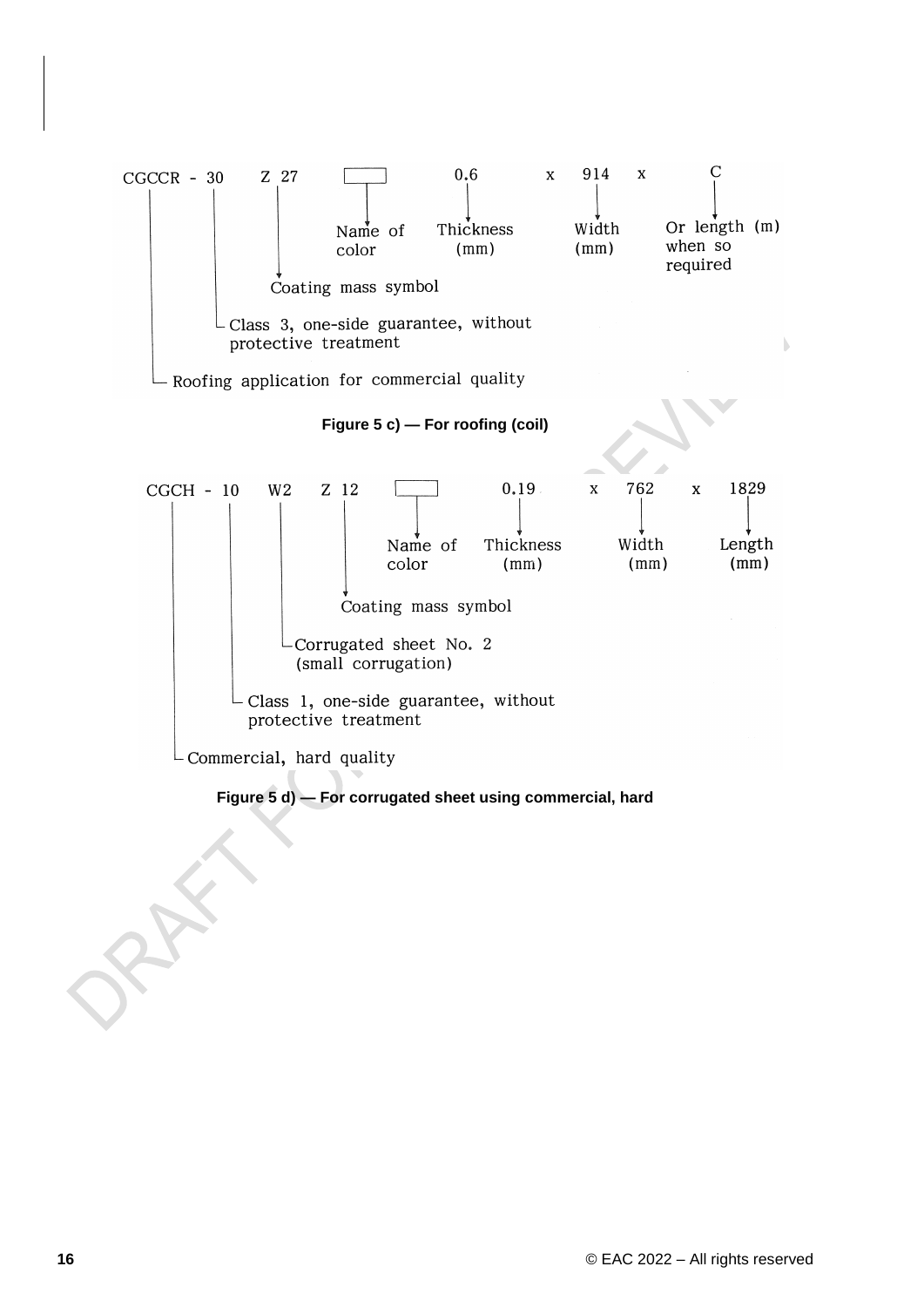# **Bibliography**

[1] JIS G 3302:2010, Hot-dip zinc-coated steel sheet and strip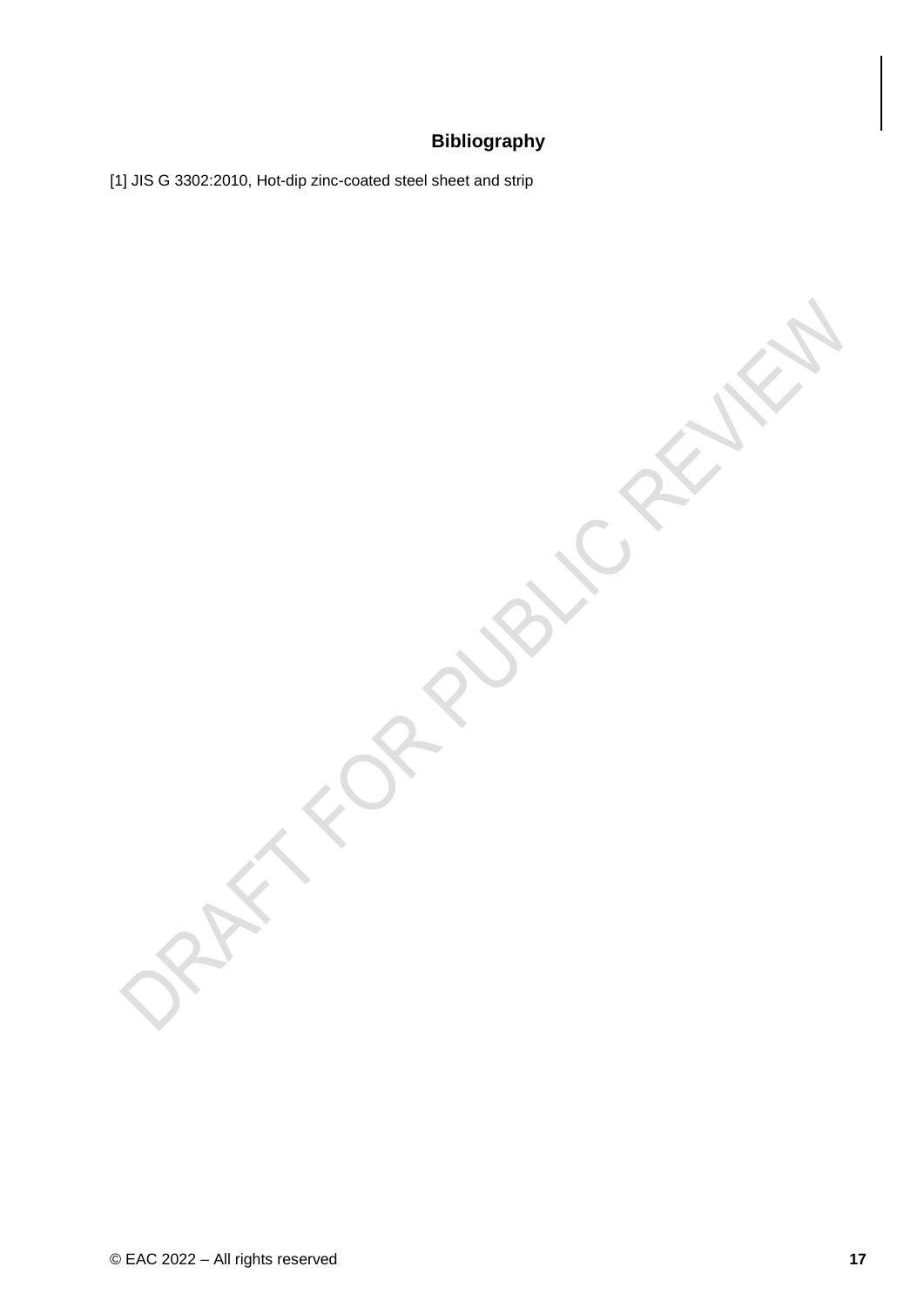# **Annex A**

# (informative)

# <span id="page-22-0"></span>**Examples of indications for types of sheets and coils**

Examples of indications for types of sheets and coils are given as follows:

 $\bullet$  CGCC-20

Pre-painted hot-dip zinc-coated steel sheets and coils, commercial, Class 2, one-side guaranteed

CGCCR-22

Pre-painted hot-dip zinc-coated steel sheets and coils for roofing, using Commercial Quality, Class 2, both-side guaranteed

CGC 400-32

Pre-painted hot-dip zinc-coated steel sheets and coil, structural, Class 3 (Class 2 for reverse side), both-side guaranteed

CGCCR-20 W2

Corrugated steel sheets for roofing of pre-painted hot-dip zinc-coated steel sheets and coils, using Commercial Quality, Class 2, one-side guaranteed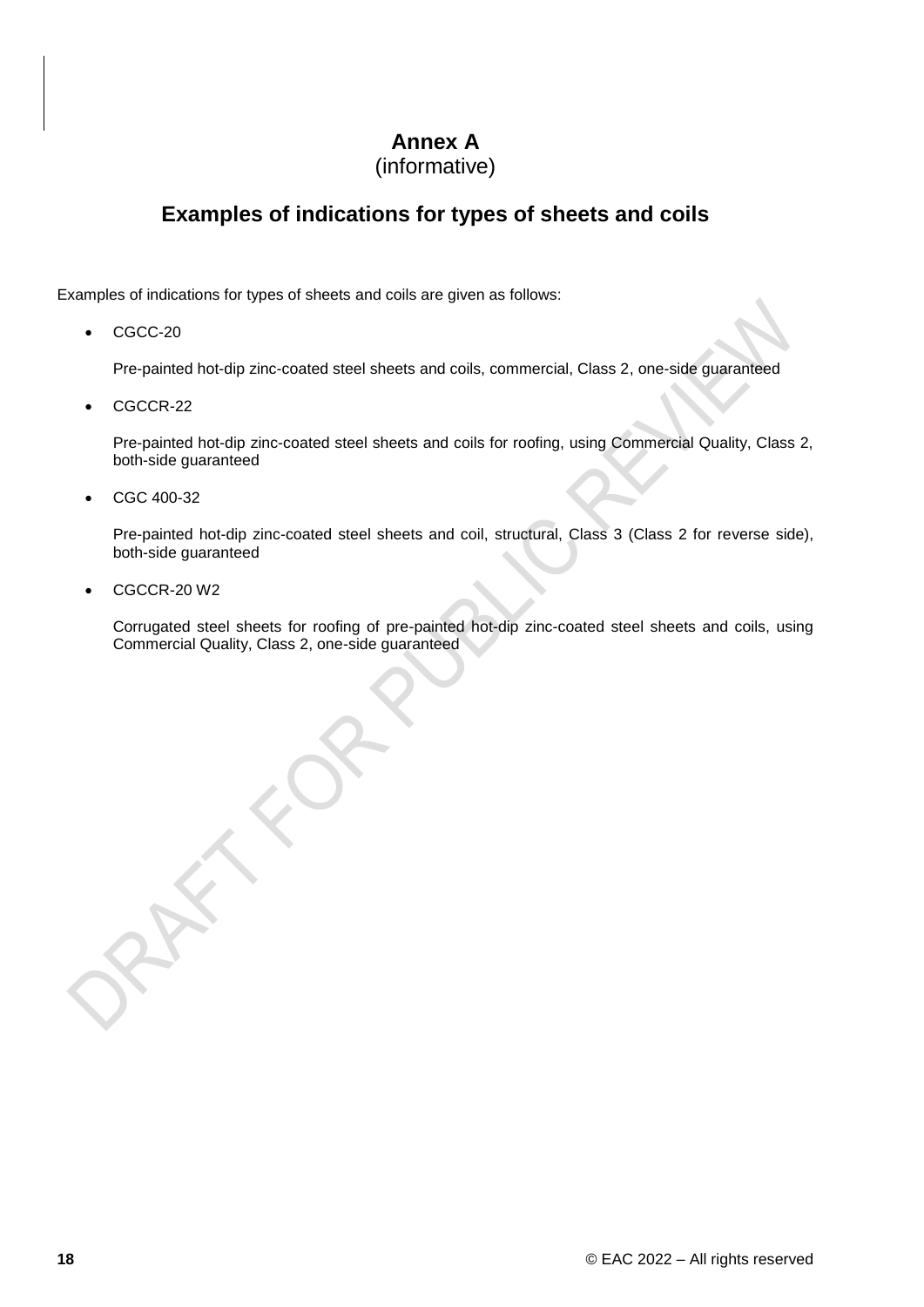# **Annex B**

(informative)

# **Ordering information**

<span id="page-23-0"></span>**B.1** The coated flat sheet covered by this standard is produced on continuous lines to decimal thickness only. The thickness of the sheet includes the base steel and the metallic coating. The thickness of the organic system is in addition to the substrate (base steel and metallic coating).

**B.2** Orders for material under this specification should include the following information, as applicable, to describe the required product adequately:

- a) product name (pre-painted steel sheet);
- b) designation of substrate, (including quality designation and grade, if required;
- c) metallic coating type and weight;
- d) organic coating system designation;
- e) dry organic film thickness top side and bottom side (the top side typically consists of a primer and topcoat and the bottom side a primer and a wash coat; however the bottom side may be ordered to the same quality as the top side);
- f) protection required (waxed or strippable coating);
- g) dimensions (thickness, width, either flat or formed (overall or cover) and length (if cut length) and, if applicable, type of formed configuration;
- h) coil size requirement: maximum outside diameter, acceptable inside diameter, and maximum weight (mass);
- i) cut length requirement maximum lift weight (mass);
- j) special requirements, if any; and

.

k) application (part identification and description).